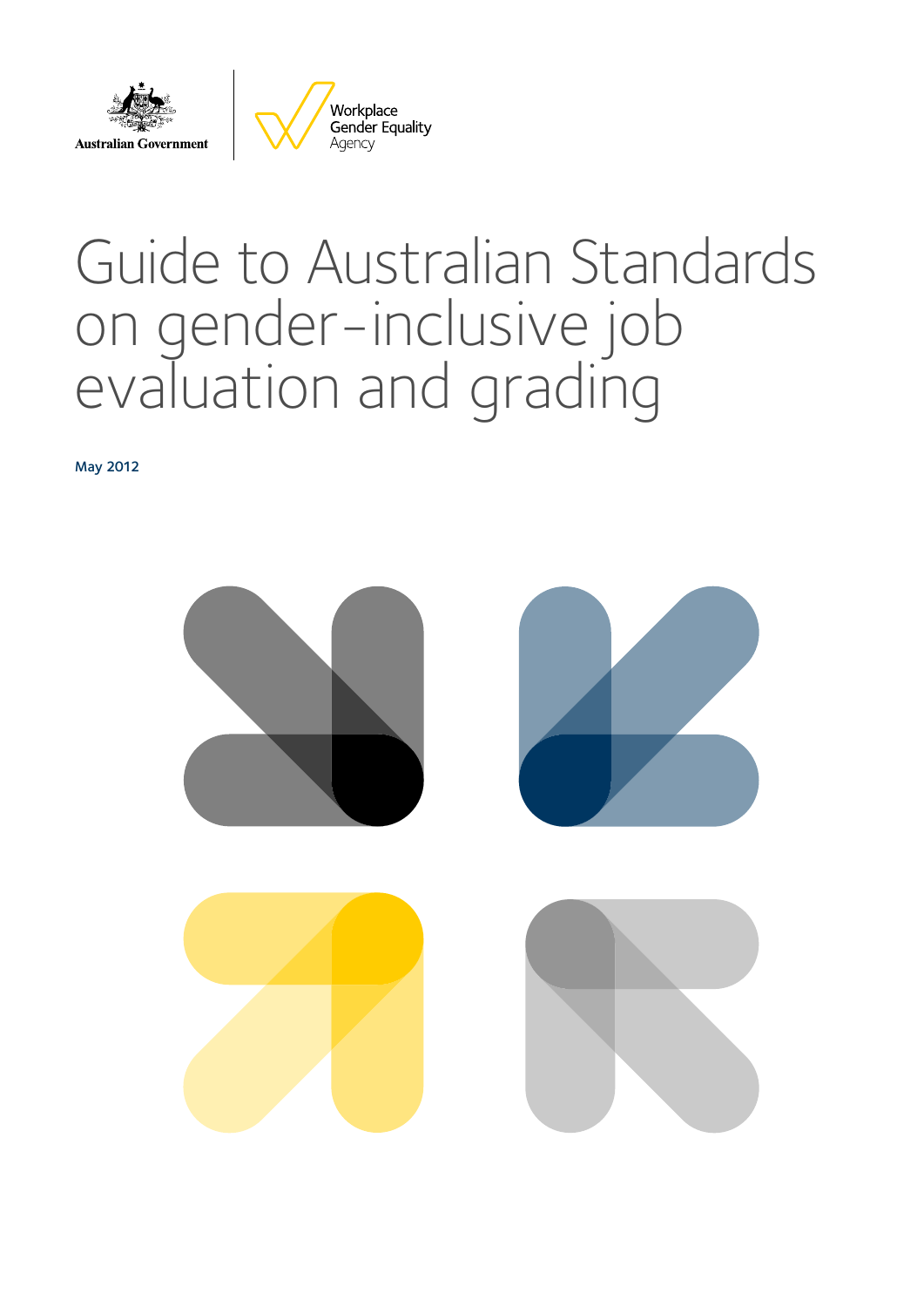# **Contents**

| Section 1 The Guide at a glance - building blocks for gender-inclusive job evaluation and grading  3      |  |
|-----------------------------------------------------------------------------------------------------------|--|
|                                                                                                           |  |
|                                                                                                           |  |
|                                                                                                           |  |
|                                                                                                           |  |
|                                                                                                           |  |
|                                                                                                           |  |
|                                                                                                           |  |
|                                                                                                           |  |
|                                                                                                           |  |
|                                                                                                           |  |
|                                                                                                           |  |
|                                                                                                           |  |
|                                                                                                           |  |
|                                                                                                           |  |
|                                                                                                           |  |
|                                                                                                           |  |
|                                                                                                           |  |
| Example A: Example of a project plan addressing gender equity in a job evaluation and grading project 13  |  |
| Example B: Example of a statement by project leader regarding participants in the project,                |  |
|                                                                                                           |  |
| Example C: Statement by job evaluation practitioner regarding job evaluation practitioner's understanding |  |
|                                                                                                           |  |
| Example D: Job evaluation practitioner memorandum on gender-inclusiveness of job evaluation and grading   |  |
|                                                                                                           |  |
|                                                                                                           |  |
| Example F: Project report supplement on monitoring and checking gender outcomes of job evaluation         |  |
|                                                                                                           |  |
| Example G: Review process - Example of advice to staff about the outcomes of the job evaluation and       |  |
| grading process, the relationship of job evaluation and grading to remuneration, and the review process   |  |
|                                                                                                           |  |
|                                                                                                           |  |
| Example I: Example of a competency framework for practitioners on gender and job evaluation and           |  |
|                                                                                                           |  |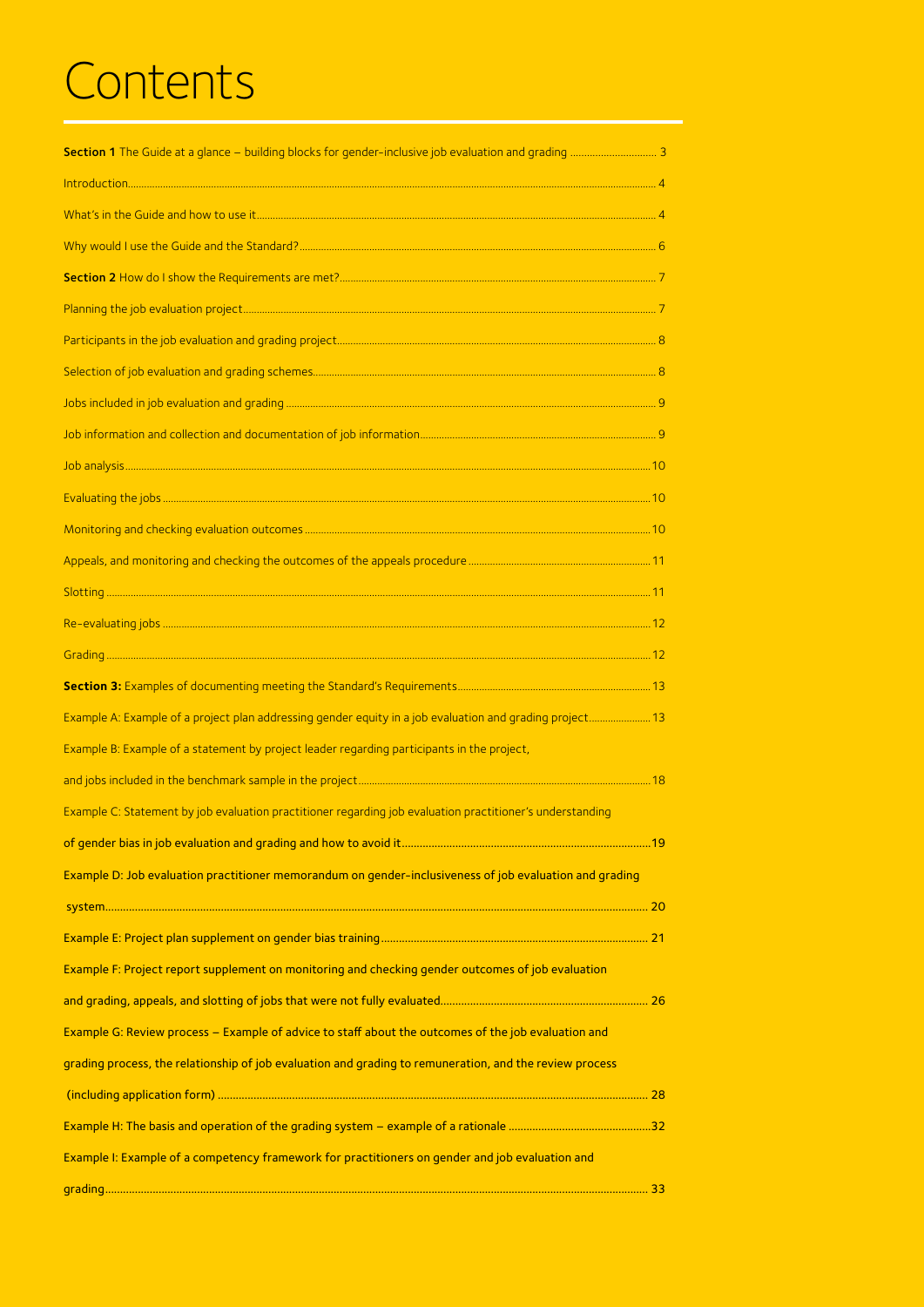# Section 1

### The Guide at a glance – building blocks for gender-inclusive job evaluation and grading

The Guide is presented in three sections to enable you to select the advice you need. The first section, The Guide at a glance, provides:

- The "building blocks" for gender-inclusive job evaluation and grading;
- An introduction to the Guide;
- A summary of what is in the Guide and how to use it; and
- An overview of the benefits of using the Guide and the Standard.

The second section, How do I show the Requirements are met?, provides an overview for each clause of the Standard, and advice on documenting how the Standard's Requirements for the clause can be met. In the "building blocks" diagram below, the text in each box is hyperlinked to the related content in the Guide. The overview of each clause is drawn from the Standard.

The third section of the Guide, Examples of documenting meeting the Standard's Requirements, provides examples and formats used in real projects to show how each of the the Standard's Requirements could be met. Each part of the second section of the Guide is hyperlinked to the relevant example.

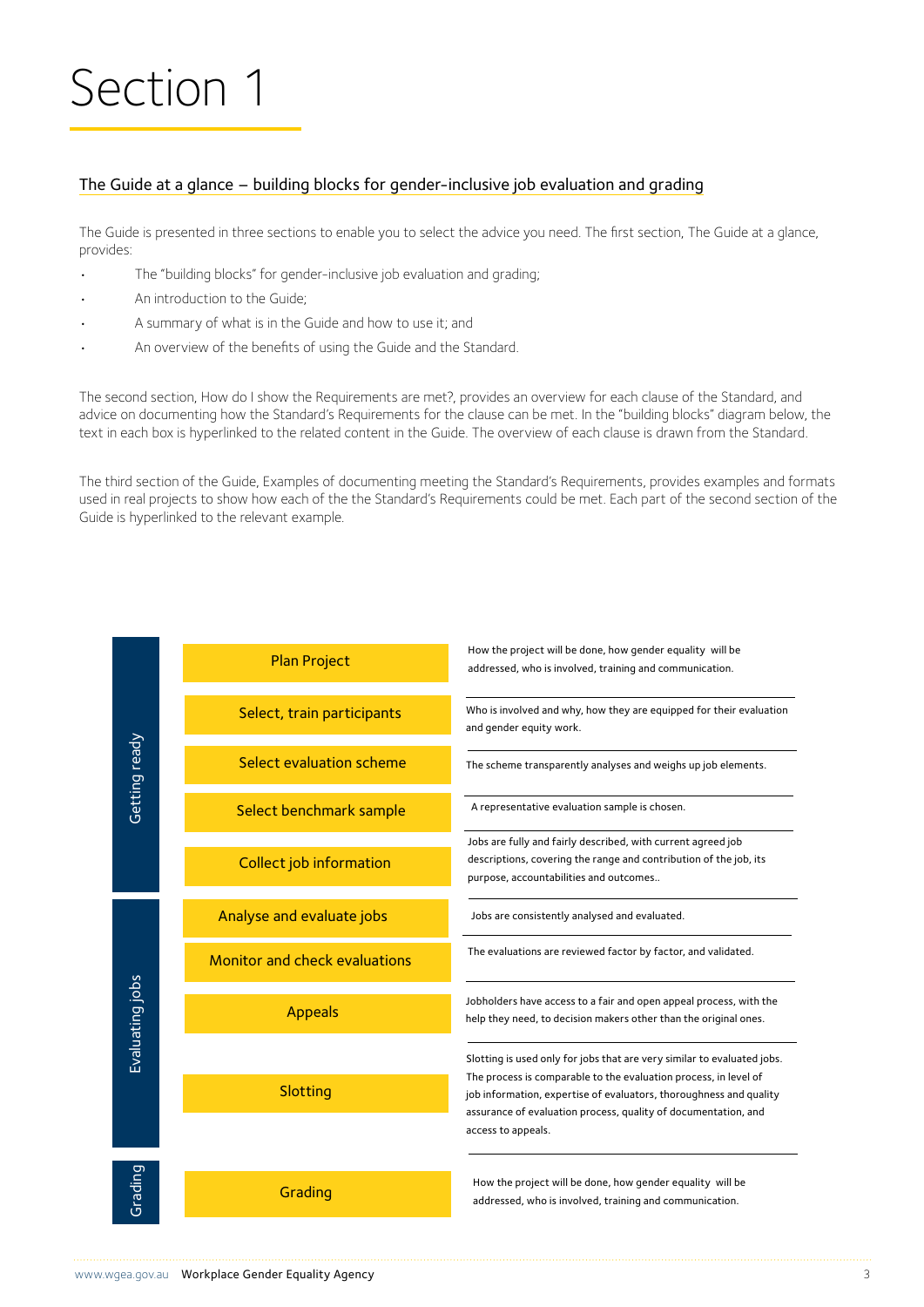### Introduction

The Gender-inclusive Job Evaluation and Grading Standard is a voluntary standard developed by Standards Australia through a Standards Development Committee.

The committee comprised job evaluation and grading specialists, equity specialists, the Australian Human Resources Institute, employer groups, and unions. This Guide is to be used in conjunction with the Standard.

The objective of the Standard and the Guide is to set out requirements for and provide advice about how job evaluation and grading can be carried out free of any effects of gender. The Standard includes material explaining how gender bias can affect evaluation and grading. An important factor contributing to gender bias is that judgements are sometimes made on the basis of inadequate or gender-biased job evaluation or job analysis processes. The Standard addresses how those risks can be identified and minimised in each part of the job evaluation and grading process, from planning the project to reviewing the gender outcomes of the project.

How the Standard is met needs to be demonstrated for each job evaluation and grading project, since the Standard deals with both scheme design or selection and how job evaluation and grading processes are carried out.

This Guide has been developed in consultation with the Standard's original Standards Development Committee. The Equal Opportunity for Women in the Workplace Agency (EOWA) is responsible for its content and publication, and the members of the committee do not necessarily endorse each aspect of the Guide.

The Guide and the Standard can be used with any analytic job evaluation or grading system. That includes points/factor job evaluation, and other factor based job classification and grading systems. In Australia, analytic factor analysis of jobs is sometimes conducted using position classifications or work level standards, role profiles, or other position or classification and grading definitions and levels. Those job analyses sometimes are incorporated in industrial awards or agreements while in some other awards, descriptors are largely confined to job titles.

The Standard refers to "jobs mainly held by women or men". Those parts of the Standard should be considered both in terms of the gender of current job holders, and the gender of those who usually hold those jobs in the broader workforce<sup>1</sup>. That is because perspectives on the nature and value of particular jobs have sometimes been affected by the gender makeup of the jobs, irrespective of the gender of current job holders, in general or in a particular organisation. Particular steps are needed to ensure that the evaluation and grading of gender-dominated jobs are not affected by gender bias.

Ultimately, employers are responsible for ensuring job evaluation and grading are not affected by gender bias. It will always be the responsibility of the job evaluation and grading project manager, as delegated by the employer, to assess the adequacy, validity and reliability of claims made about how the Standard is or will be met, and the evidence presented for those claims. This is consistent with the voluntary nature of the Standard and with the usual exercise of due diligence in human resources management. It can be expected that the level of practice and performance in relation to the Standard will improve over time.

### What's in the Guide and how to use it

This Guide, like the Standard on Gender-inclusive Job Evaluation and Grading, is for the use of providers of job evaluation and remuneration survey services, human resources (HR) management practitioners, equity experts, employers, employer representatives, employees and employee representatives including unions. The Guide and the Standard relate to evaluation and classification of jobs according to each of their significant elements – in particular, those specified in the Fair Work Act 2009 provisions as relating to work value (s.156(4): skill, responsibility and conditions). Methods of evaluating and classifying jobs include points/factor job evaluation, factor-based job evaluation and grading including work level standards and capability frameworks, and awards and agreements in which job and level descriptors are sufficiently well- developed to enable classification of jobs according to their significant elements of work value. The Standard and the Guide can be applied across a wide range of industries, and to organisations of various sizes.

<sup>1</sup> http://www.abs.gov.au/AUSSTATS/abs@.nsf/DetailsPage/6291.0.55.003Feb%202012?OpenDocument. The most detailed data on gender composition of

occupations is provided by the five-yearly Census. The 2006 data is at http://www.censusdata.abs.gov.au/ABSNavigation/prenav/ViewData?breadcrumb=TLPD&method=Place of Usual Residence&subaction=- 1&issue=2006&producttype=Census Tables&documentproductno=0&textversion=false&documenttype=Details&collection=Census&javascript=true&topic=Occupation&action=404&productla bel=Occupation – 2006 ANZSCO (minor groups) by Sex&order=1&period=2006&tabname=Details&areacode=0&navmapdisplayed=true&.The 2011 data will be available from late August 2012.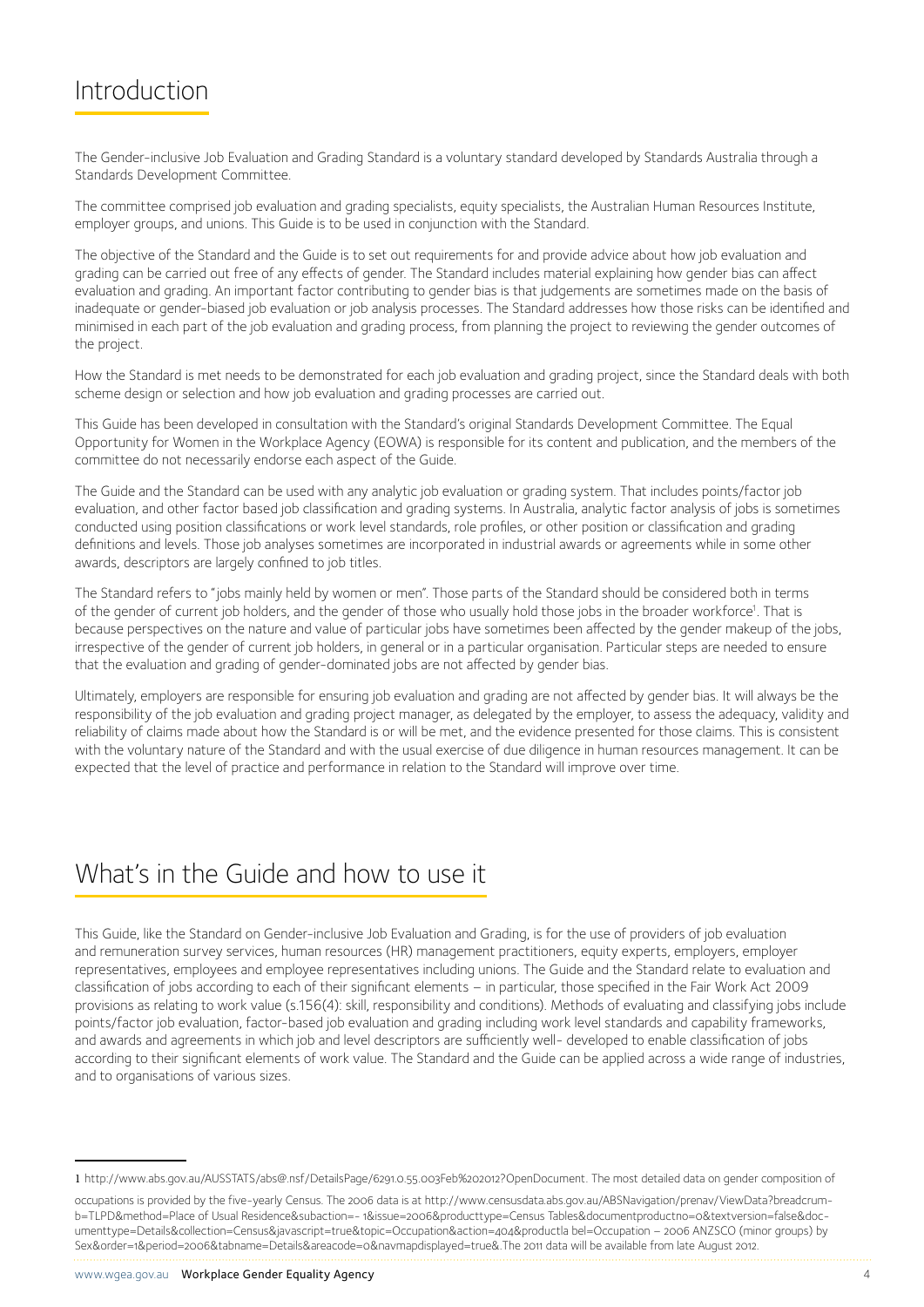The main objective of the Guide is to provide advice and examples of how the requirements of the Standard could be met, based on experience in specific job evaluation and grading projects. The examples provided show a possible approach to demonstrating how the Requirements can be met, and they are not definitive or exhaustive. Provision of these examples does not involve recommendation or endorsement of the approach used in the examples. The examples arose from specific activities in particular projects. Use of the example documents will not necessarily be suited to your workplace or ensure compliance with the Standard. The concrete details would always need to reflect the approaches and activities in particular projects. It is therefore strongly recommended that users of the guide develop their own project documents.

For example, Example A outlines the factor weightings of the specific job evaluation scheme used in the particular project. What is said about factors and factor weightings would always need to reflect those of the scheme being used. Example E describes an approach to issues in training on gender bias in job evaluation and grading. This example focuses heavily on outlining some of the content of the training. There are many possible approaches to the provision and content of training, depending on the nature of the project being undertaken, the methods of delivery, and the participants.

The examples include sample plans and reports to the manager responsible for the job evaluation or grading project, an example of an outline of training content on gender and job evaluation and training, sample memos to staff (including template forms), examples of documentation on job evaluation and grading systems, and an example of a competency framework on gender and job evaluation and grading.

The main requirements of the Standard relate to ensuring that:

- The plan for the job evaluation and grading project includes how the gender equity objectives will be met;
- Committee or group members are selected on a fair and clearly stated basis appropriate for the coverage of the project;
- Participants in the project, including internal and external job evaluation and grading practitioners, and members of committees (job evaluation and grading committees, reference panels, steering committees) have appropriate education and training for their roles. The training needs to cover the job evaluation and grading system, its implementation and its gender equity objectives;
- The job evaluation and grading system selected (including its factors or elements, and their weighting) can fully and fairly measure the significant components of all jobs being evaluated, without gender bias;
- The benchmark sample for evaluation and grading is sufficiently representative of the range and distribution of all the jobs being evaluated and graded;
- The job information used in job evaluation and grading is relevant and sufficient for job evaluation and grading free of gender bias;
- The job evaluation and grading process consistently applies the job evaluation and grading system without gender bias;
- The outcomes of evaluation and grading (factor by factor and overall rank order) are checked for consistency, and validated by the organisation;
- Appropriate appeal processes enable testing and redress of any gender bias in evaluation and grading, including processes for checking how the appeals process is working;
- Slotting of jobs not fully evaluated is conducted analytically, systematically and appropriately;
- Job descriptions and evaluations are kept current; and
- Grading structures and systems are soundly based, and consistently applied, free of gender bias.

The Standard's Requirements and Guidance provide detailed specifications of what must be done (Requirements) and what is recommended to be done (Guidance) in applying the Standard.

The Standard also includes Informative Appendices on Roles and Responsibilities in the job valuation Project, Gender as in Job Descriptions, Analysis and Evaluation – Checklists and Examples, Gender Equity in Pay Setting and Other Human Resources Management Processes, and a Bibliography of references to other sources of information.

The Guide has a section on *Documenting how the Requirements are Met* for each clause of the Standard. This section provides a check that all the Requirements have been addressed, there is a record of agreement among participants in the project about how the project will be carried out and a record of how the project was carried out and its outcomes. The documentation is a basis for accountability for the project and can be useful for retrieving information about decisions made during the project and the reasons for them.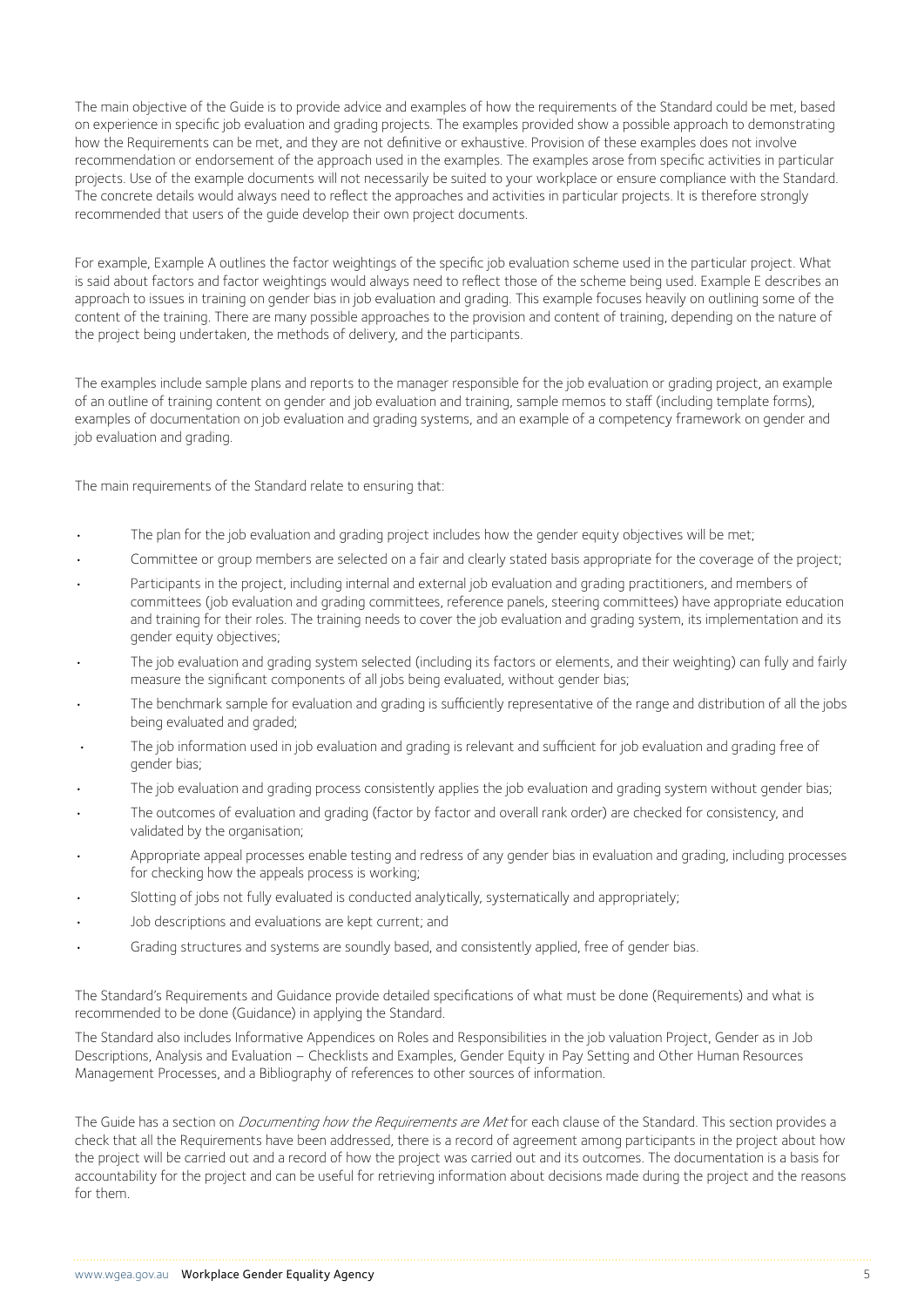Some of the issues addressed in the example material (for example, Example A, Example B) can be provided before the project commences while some issues addressed in other material (for example Example F) can only be provided after the evaluation and grading are completed.

The Guide and the Standard can be used for auditing the extent to which the Standard is met, and developing a plan for moving toward full compliance.

A particular project may include only one or a few aspects of the processes covered by the Standard. Appendix A of the Standard is a Functional Guide to Using the Standard, setting out the sections of the Standard that are most likely to be relevant for particular activities – for example, an HR practitioner writing a few job descriptions, or job evaluation practitioners grading/evaluating a small number of jobs into an established job evaluation or grading system. However, meeting the Standard's Requirements still involves checking that the Requirements for the precursor activities (such as selecting the job evaluation or grading system) and the successor activities (such as providing appeal processes and checking outcomes), are met. This is because, irrespective of when the Requirements of the various clauses of the Standard are met, for the Standard to be fully applied all its Requirements must already have been met, or be met, in the current project.

### Why would I use the Guide and the Standard?

Research has identified a range of business benefits in having gender-equitable remuneration. Gender equity in job evaluation and grading contributes significantly to gender pay equity.

Business benefits include:

- Improving understanding of jobs and their contributions to organisations supports more focused recruitment, selection, progression and development;
- Positioning the organisation as an employer of choice and contributing to reaping a full return on investment in recruitment and development;
- Ensuring that employees are recognised fairly for their contribution to the organisation by checking that the job evaluation and grading system is transparent, sound and consistently applied;
- Enhancing employee morale, commitment, and productivity through demonstration of sound and equitable job evaluation and grading;
- Promoting better workplace relations through transparent valuing, grouping and ranking of jobs;
- Enhancing effective utilisation of labour through making the most of the internal labour market, including through articulating and supporting career paths;
- Promoting clarity about the bases of job ranking and remuneration;
- Supporting greater corporate accountability for equitable remuneration;
- Enabling assessment of internal equity among jobs, and external relativities (of particular jobs, occupations, organisations, sectors, industries);
- Building an organisation that presents a positive image to and secures its good reputation with customers and the community;
- Reducing exposure to employee complaints about grading, progression, and remuneration;
- Enabling risk assessment and demonstration of compliance with Australian laws on equal remuneration and sex discrimination; and
- Making an effective contribution to avoiding and defending equal remuneration claims.

The [Fair Work Act 2009 P](https://www.legislation.gov.au/Details/C2018C00512)art 2-7 requires equal remuneration for work of equal or comparable value. Federal, State and Territory anti-discrimination laws also prohibit direct and indirect discrimination on the basis of sex (among other grounds) in the terms and conditions of employment including remuneration.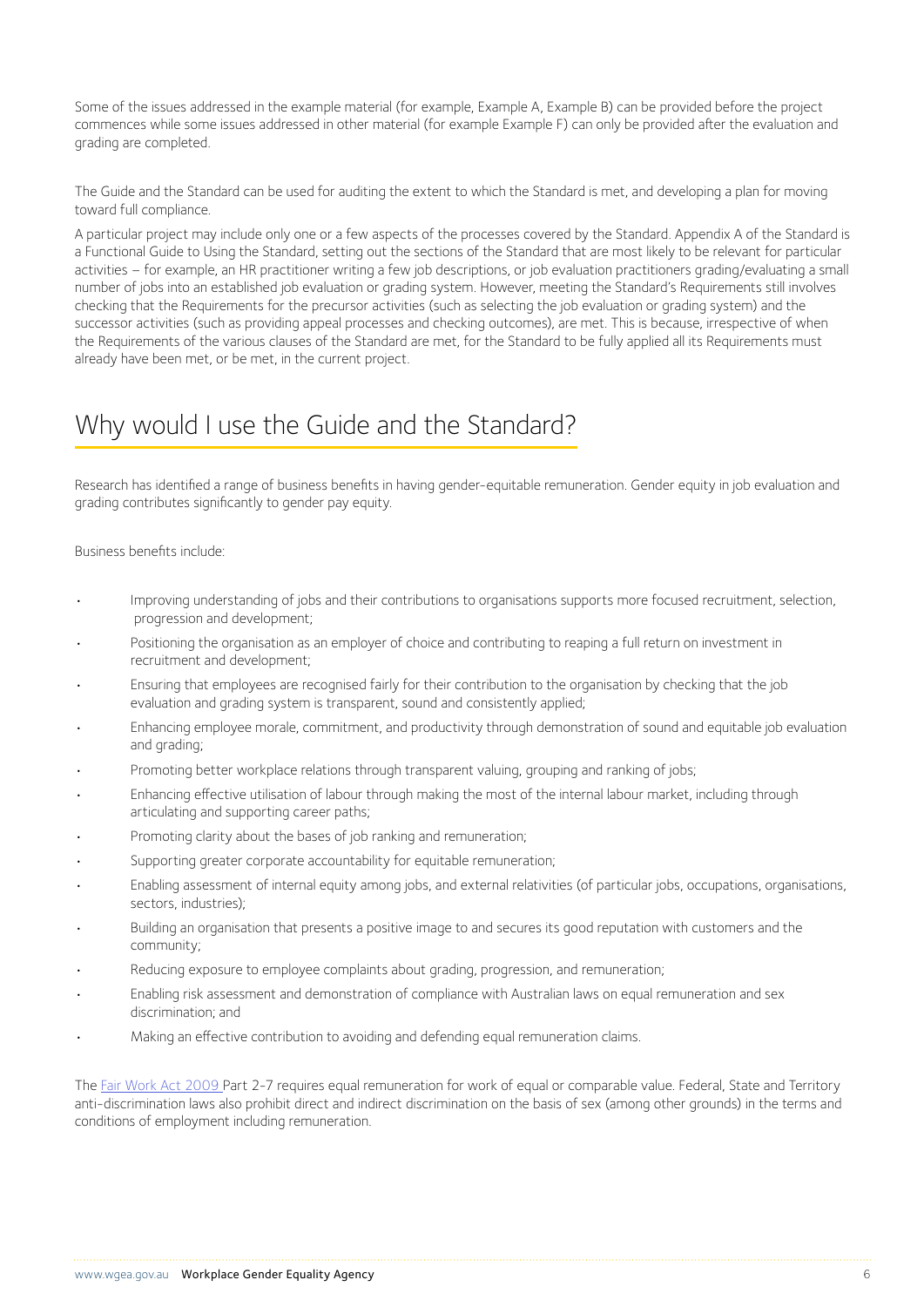The business benefits of gender-inclusive job evaluation and grading vary across organisations, industries and sectors. Some issues affecting the strength and value of these various benefits are: the specific skill requirements of the organisation and industry, supply and demand pressures related to industry economics and growth trends, demographic trends, competitiveness of organisations in the industry, exposure to litigation, industrial history, overall sophistication and transparency of HR systems including job evaluation and grading systems, and the cultures of organisations and industries (particularly in relation to the rationality and evidence base of the remuneration system), among others.

# Section 2

### How do I show the Requirements are met?

### Planning the job evaluation project

The job evaluation project plan helps to ensure that all the information and resources everyone needs to participate effectively are provided. If the project is not planned or shortcuts are taken, there is a risk of overlooking steps crucial to ensuring the job evaluation process achieves its gender equity objectives.

Documenting how the Requirements are met

The project plan should:

- Include a statement of the gender equity principles and practices for the project;
- Set out who the key participants in the project are and their roles and involvement in the project;
- Document the training on job evaluation and grading and gender bias that will be provided for participants; and
- Outline how communication about the project will be carried out, including advising staff of how they can obtain more information and what outcomes they can expect from the project.

Example A shows how these items could be covered. It is an example of a project plan provided to the project manager, setting out how the requirements of the Standard would be met.

The operating guide to the job evaluation system and procedures, including the gender equity objectives and checks, should be provided to project participants.

The UK Equality and Human Rights Commission has a comprehensive range of checklists on gender and job evaluation at:  [http://www.equalityhumanrights.com/en/publication-download/gender-neutral-job-evaluation-schemes-introduction-guide]( http://www.equalityhumanrights.com/en/publication-download/gender-neutral-job-evaluation-schemes-in)

Number 19 deals with high-risk grading and pay practices from a gender equity perspective. There is also a simple job evaluation tool at:

 [https://www.equalityhumanrights.com/en/multipage-guide/equal-pay-audit-step-1-deciding-scope]( https://www.equalityhumanrights.com/en/multipage-guide/equal-pay-audit-step-1-deciding-scope)

Appendix E of the Standard includes a range of references on job evaluation and grading and gender.

The operating guide or manual for some job evaluation systems includes a guide or code of practice on equal pay for work of equal value.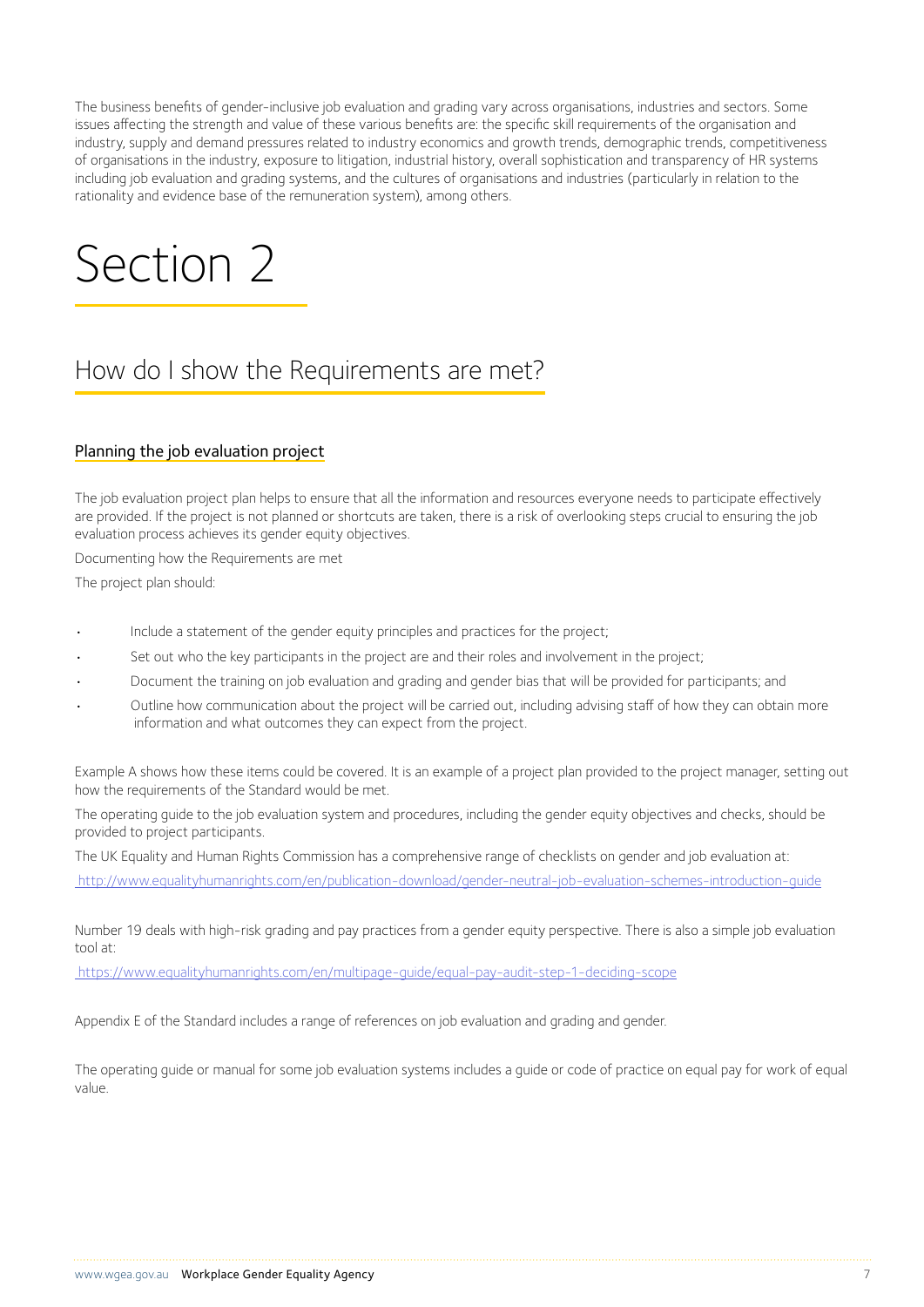### Participants in the job evaluation and grading project

The size and scope of the job evaluation and grading project affect how it is conducted and who is involved. Representative committees and/or reference panels can make a valuable contribution where a wide range of jobs are being evaluated or where a new job evaluation and grading scheme is being introduced. Internal specialist HR staff or external job evaluation and grading practitioners may provide expert advice in projects of any size or scope. Smaller scale job evaluation and grading projects (for example, where a few jobs are being evaluated or re-evaluated or graded) may involve only internal specialist HR staff and/or external job evaluation and grading practitioners.

### Committee or groups

A job evaluation and grading project may use committees or groups. Involving a range of people can help participants to understand the jobs and identify any occurrences of gender bias. The size of the group or committee will be determined by the size of the organisation(s) involved, the scope of the project and the range of jobs covered.

#### Reference panels

A job evaluation project may use a reference panel to monitor and/or review some or all job evaluations. One reason for doing this is that although it is seen as desirable to have a representative group involved in the job evaluation process there may be too many jobs, and/or the complexity and/or timeframe of the job evaluation project are seen as making conduct of all evaluations by a committee or group unworkable. While the reference panel may explicitly consider only some of the job evaluations, for the reference panel to contribute diverse perspectives, transparency and accountability to the evaluation process, it needs to have authority to call for review of the evaluation of any particular position(s).

### **Job evaluation and grading job evaluation practitioners**

Job evaluation specialists are often used to complement or supplement internal job evaluation processes.

### **Documenting how the Requirements are met**

Example B sets out how the Requirements regarding specification of participants and their roles in the project, and the jobs covered by the project, can be met.

Example C sets out how the Requirements could be met regarding establishing job evaluation practitioners' understanding of how gender bias occurs in job evaluation and how it can be avoided or minimised.

Example I provides a framework for skills and knowledge for providing education and training on gender and job evaluation and grading.

The project plan should clarify the membership and roles of any committees, groups, or reference panels involved in the project, including the occupations and gender of members and chairs, and the training provided to them on job evaluation and gender equity. The project plan also should include information about the occupations and gender of the job holders covered by the project.

Information should be provided regarding the gender composition of bodies such as reference panels, committees or groups and of the part of the workforce covered by the project.

### Selection of job evaluation and grading schemes

Whether job evaluation and grading schemes fully and fairly capture and analyse different types of jobs can have gender implications, particularly where jobs are mainly held by women or men. Assessment of schemes requires consideration of the comprehensiveness of factors and the effect of weightings (implicit or explicit, preset or tailored) on the rankings of jobs mainly done by women or men.

#### **Documenting how the Requirements are met**

Example A shows how the Requirements could be met.

The documentation needs to show how the job evaluation scheme meets each Requirement, including specifying how the scheme's factors capture all the elements of jobs set out in Requirement 2.4.3 (f).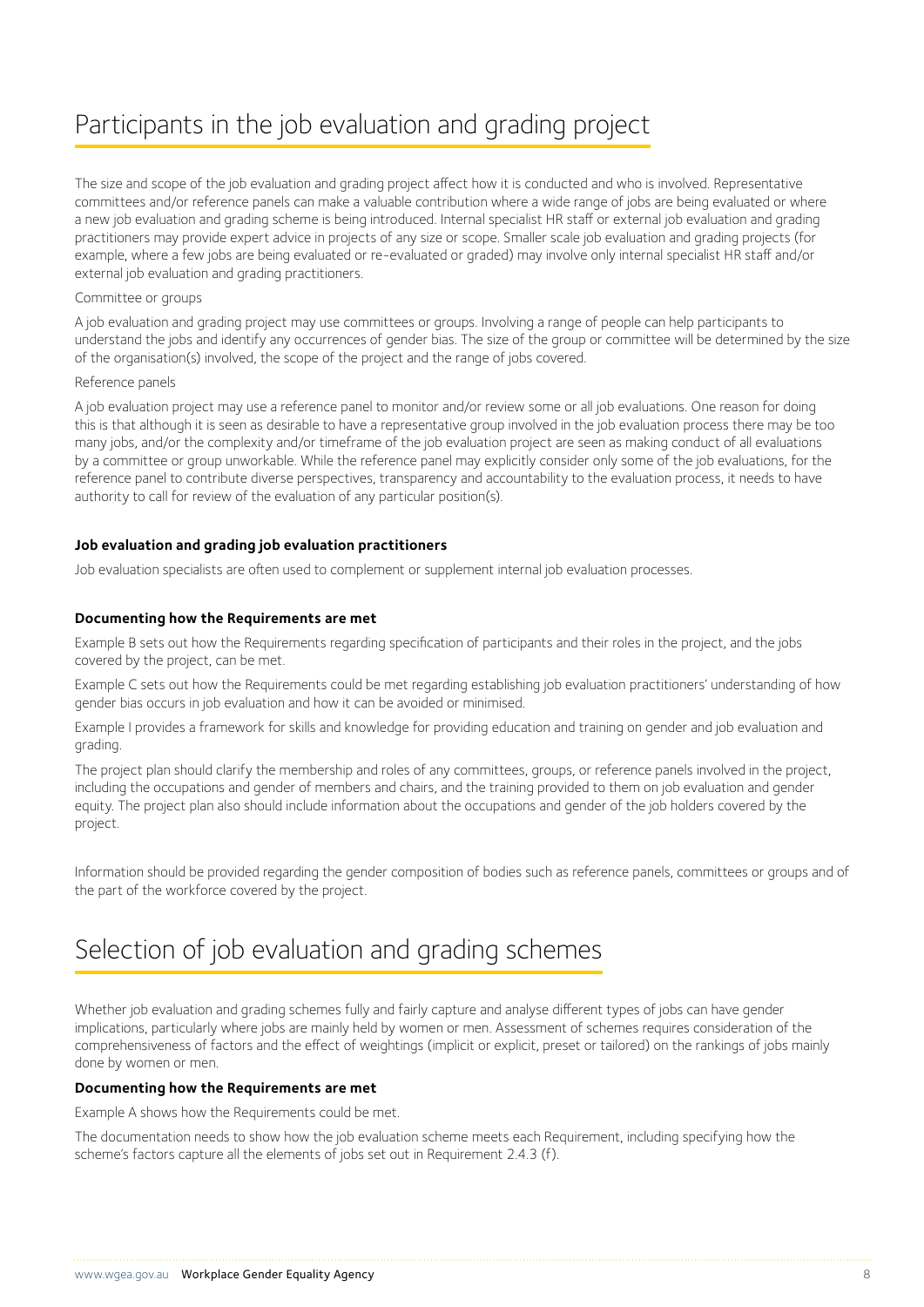### **Factor weightings**

Factor weightings may be implicit in the number of levels in a factor. There may be explicit weightings applied to scores for factors. Often, they are a pre-set part of a job evaluation system. In considering the possible gender implications of a scheme, it is important to consider the respective weightings of job elements such as skill, responsibility and demands and conditions, and the contribution of the various levels within the factor to the score for each factor and the overall score.

Where the weightings are pre-set in the scheme, the provider of the scheme should be able to provide the relevant information about the weightings and rationales for them.

Documenting how the Requirements are met

Example A sets out the weightings used in a particular job evaluation system.

Both the explicit weightings and weightings implicit in the number of levels in the factors should be addressed.

The Standard also advises that the gender impact of the weightings used in the job evaluation process be assessed by testing alternative weightings. Since the weightings used in the scheme reflect organisational values, the exercise of exploring alternatives can focus attention on the current values embedded in the scheme and contribute to considering their current relevance<sup>1</sup>. .

### Jobs included in job evaluation and grading

The jobs selected for evaluation should be representative of the jobs covered in the project and represent the range of work performed. It is important to include jobs with unique characteristics and jobs predominantly occupied by one gender, even if the overall numbers are small.

### **Documenting how the Requirements are met**

Example B describes the benchmark sample, how it relates to the jobs covered by the project and how the selection considerations specified in the Requirements are taken into account.

The Requirements direct attention to the need to ensure that jobs with particular features are considered even where the numbers are small, as well as representative samples of larger groups of jobs.

The Standard also deals (at clause 3.4) with how jobs that are not part of the benchmark sample should be "slotted" into the overall job rank order.

### Jobs information and collection and documentation of job information

Gender bias can occur when data is being gathered or analysed (including in questionnaires, interviews, work observation or focus groups). Job holders and/or their managers will be better able to provide quality job information when the information gathering process covers the range and contribution of the job and its purpose, accountabilities and outcomes. Data gathering may involve various people, including designated data gatherers, internal and external job evaluation practitioners, managers and job holders, and various methods, including questionnaires, individual and group interviews, and written documentation including position descriptions and organization charts.

The information gathered is analysed to specifically determine if it contains descriptors that either over- emphasise or underdescribe features of jobs mainly held by men or mainly held by women.

#### **Documenting how the Requirements are met**

Example A sets out how job information will be collected, covering the instruments, sources, participants, principles and process in relation to the Requirements.

The Standard also includes Guidance on ensuring that data gatherers and job holders are able to participate effectively in collecting job information.

The Standard's Requirements for quality assurance and removal of information on names and current pay of job holders also need to be addressed.

The Standard's Appendix C Gender Bias in Job Descriptions, Analysis and Evaluation – Checklists and Examples illustrates and explains how gender bias can affect job information and ways of checking for and avoiding the gender bias.

http://www.payequity.gov.on.ca/en/resources/eval/formula.php has an interactive spreadsheet enabling exploration of alternative weighting scenarios for the factors skill, effort, responsibility and working conditions.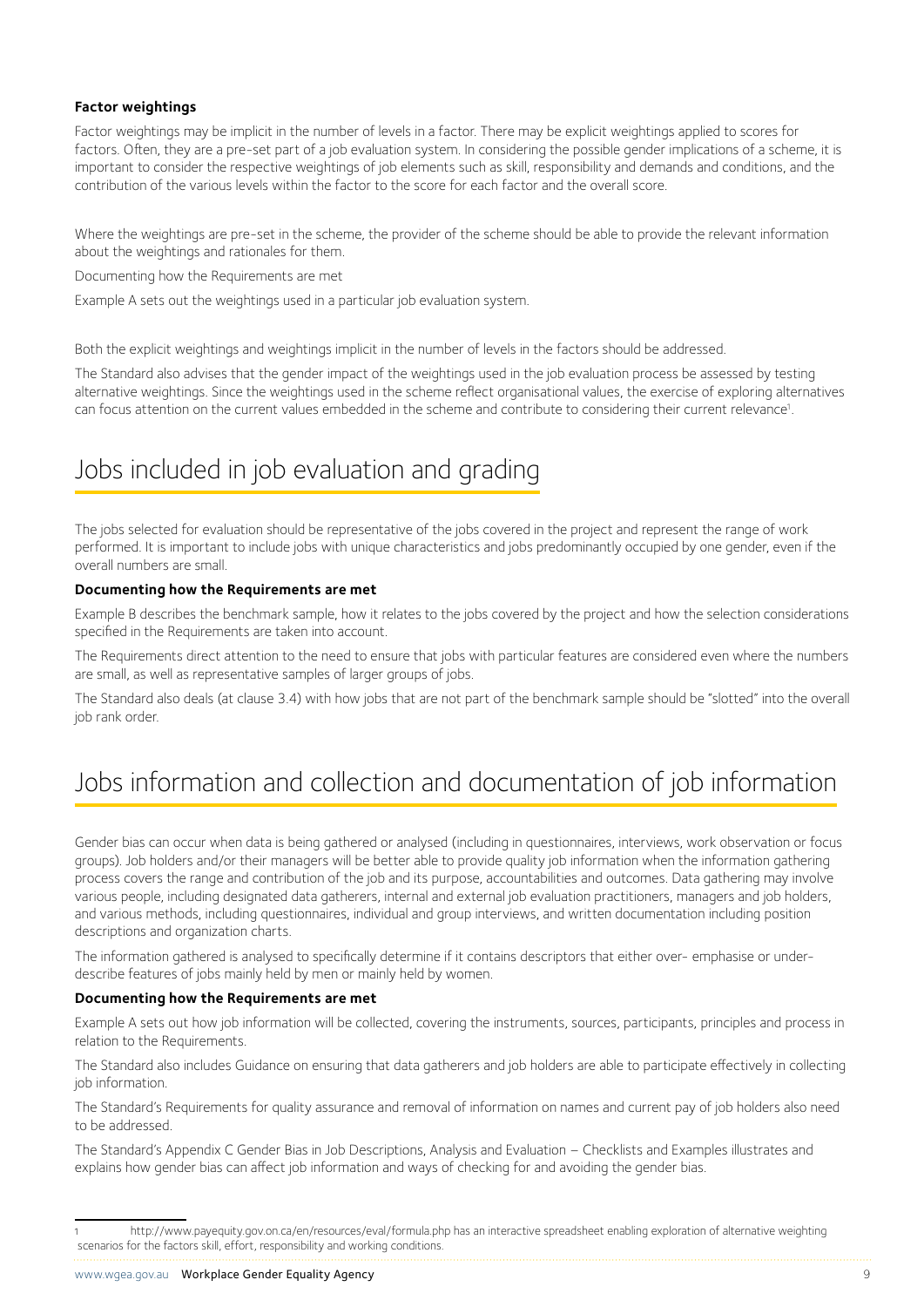### **Role profiles**

Role profiles may be used instead of detailed job descriptions for groups of jobs that are identical or vary only slightly. They can facilitate consistent, equitable and high quality evaluations while making the job evaluation process more manageable. Jobs may be grouped for profiling on the basis of similarity of duties and responsibilities, or similarity of qualifications, among other characteristics. Role profiles may be based on a representative sample of job questionnaires, job descriptions and other job information and/or group or individual interviews.

#### **Documenting how the Requirements are met**

Each Requirement should be addressed. The Requirements relate to ensuring the job information and job matching processes used meet the same standards as apply to job descriptions and slotting. The Requirements specify that role profiles must be based on jobs that currently exist, and that matching is performed analytically. It is also required that the use of role profiles be documented and employees be advised about how the process works.

### Job analysis

Job analysis draws on and organises job and role information for use in job evaluation.

### **Documenting how the Requirements are met**

Each Requirement should be addressed, explaining how the job analysis provides the necessary information on job outcomes, freedom to act, knowledge and experience, and decision-making. The Guidance recommends that the job holder provides the job analysis and the jobholder's manager checks it.

### Evaluating the jobs

#### **The evaluation process**

Job evaluators necessarily exercise judgment in making their decisions. These judgments are influenced by individual values and personal experiences. Evaluators can reduce the risk of making unfair decisions based on gender by developing an understanding of how gender bias arises, and using consistent processes for conducting the job evaluation and gradings.

Job evaluation is a process to evaluate the elements required in the ordinary competent performance of the job, not to take account of health and safety problems, stresses arising from workplace or management cultures or pressures, or individual performance or characteristics.

#### **Documenting how the Requirements are met**

Example F includes a description of how an evaluation process met the Requirements.

The documentation needs to set out who is doing the evaluations and how, and to cover record-keeping. The Standard includes extensive guidance about the roles of various participants, and about documenting scores for each factor, and decisions made during the job evaluation process and the reasons for them. The Guidance includes the advice that where a committee or group is not conducting evaluations, the job documentation and evaluations should be peer-reviewed by another evaluator.

### Monitoring and checking evaluation outcomes

The evaluation results including rank order of jobs should be reviewed after the evaluation process to identify any possible gender bias, as part of the validation process. If the application of gender-inclusive job evaluation results in some previously unrecognised or undervalued aspects of work dominated by one gender being measured, this will most likely alter the relative size of some jobs mainly held by women or men. Organisations should be prepared to respond appropriately.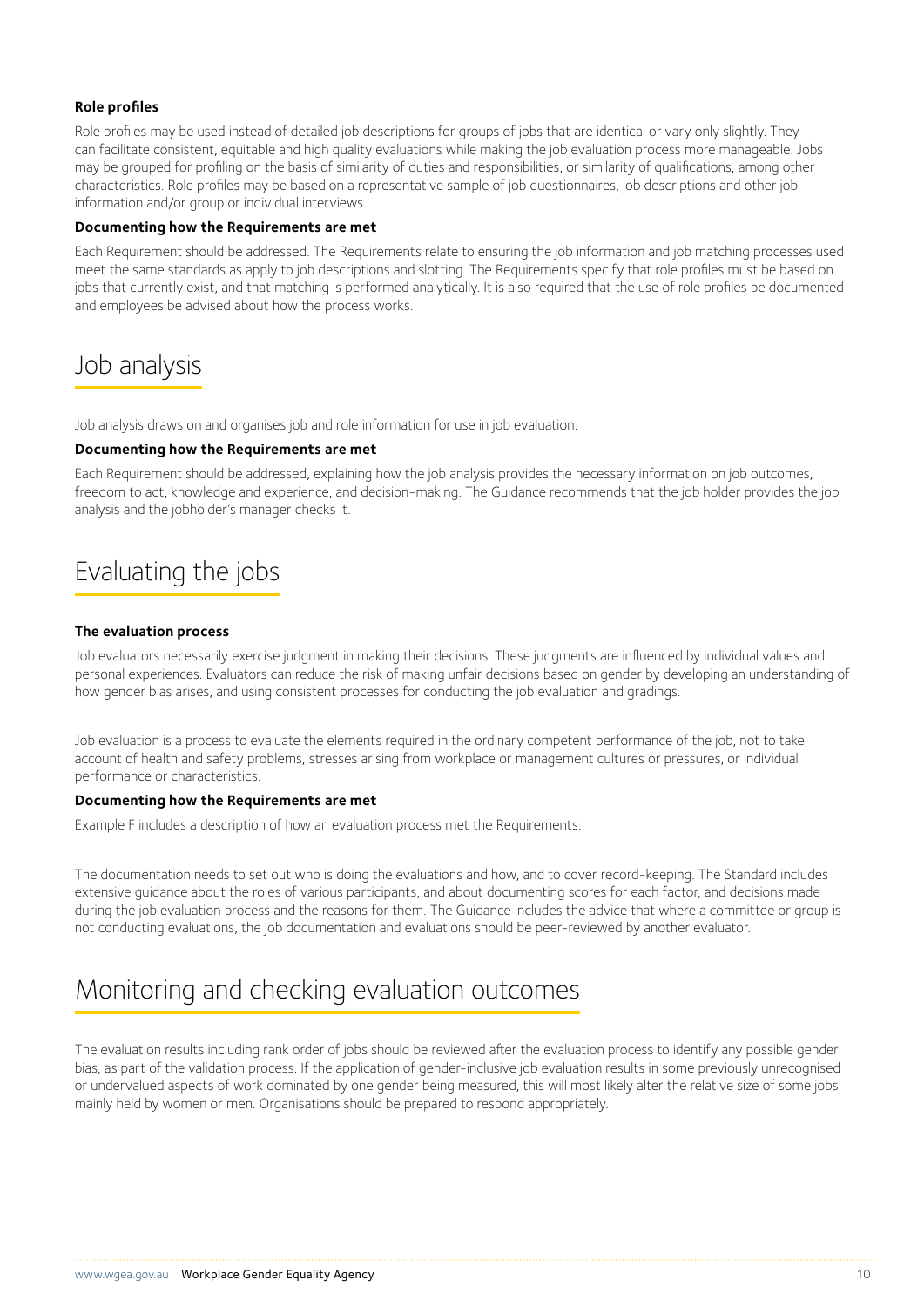### **Validation**

Validation is an important part of quality assurance for job evaluation, to ensure consistency in evaluations. Evaluations may vary during the job evaluation process as evaluators gain more experience or knowledge and understanding of the jobs being evaluated. Validating the overall results of the process is critical to ensuring variance in evaluations is minimal.

#### **Documenting how the Requirements are met**

The processes by which the evaluation outcomes are tested and checked for consistency and anomalies including factor by factor results, and overall, need to be documented. The basis for identifying anomalies and addressing them also needs to be described.

### **Checking results**

#### **Documenting how the Requirements are met**

Example F provides an example of checking and analysing evaluation outcomes in relation to the representation of women and men at each job factor level and in overall rank order, and the job rankings of jobs mainly held by women or men and mixed jobs. The rankings produced by the job evaluation project need to be compared with the previous rankings. The criteria and process for assessing whether changes are justifiable should be documented.

The Standard also recommends advising job holders about the evaluation outcomes. The process for providing the feedback and the level of detail should be documented. Example G provides an example of advice to job holders about the job evaluation project.

### Appeals and monitoring and checking the outcomes of the appeals

### procedure

Having an appeals procedure as part of the overall job evaluation and grading project will help to demonstrate commitment to a fair and open process in general. This includes identifying and addressing gender bias. An appeal may be conducted by a panel/ committee or by an individual. Once jobs have been sized, job holders can use the appeals procedure to challenge evaluation scores or job rankings.

Documenting how the Requirements are met

Example A sets out an approach to providing an accessible, fair and open appeals process. Important elements of that include that those hearing the appeal are not the original decision makers, that they have received training on gender bias and job evaluation, and that the appeal process is documented.

One check on the fairness and effectiveness of the appeals process is assessing the outcomes by gender and documenting the process is critical for doing so. The considerations involved in assessing whether gender differences in appeal outcomes are justified should be documented.

### Slotting

Once the formal job evaluation and grading of the selected benchmark positions has been completed, any appeals resolved and the final outcomes reviewed by the person responsible for the job evaluation and grading project, the remaining jobs can be slotted into the overall ranking of the evaluated benchmark positions. Where jobs do not match any on the list, they are 'slotted' between positions that are considered larger or smaller than the role and assigned the appropriate job size. Non-matching jobs may need to be compared to evaluated jobs on the list through an analytical process applying relevant factors. Slotting is most effective when the jobs to be slotted are very similar to evaluated jobs.

#### **Documenting how the Requirements are met**

Example A provides an example of describing how the Standard's Requirements can be met in relation to slotting jobs. The Standard requires that the level of expertise of those doing slotting, the quality of job information, the thoroughness of the analytic process, the validation of the process, and access to a comparable appeals process be no less than is required for fully evaluated jobs. The Standard advises that valid slotting depends on using the process only where job size or characteristics are similar to the fully evaluated jobs.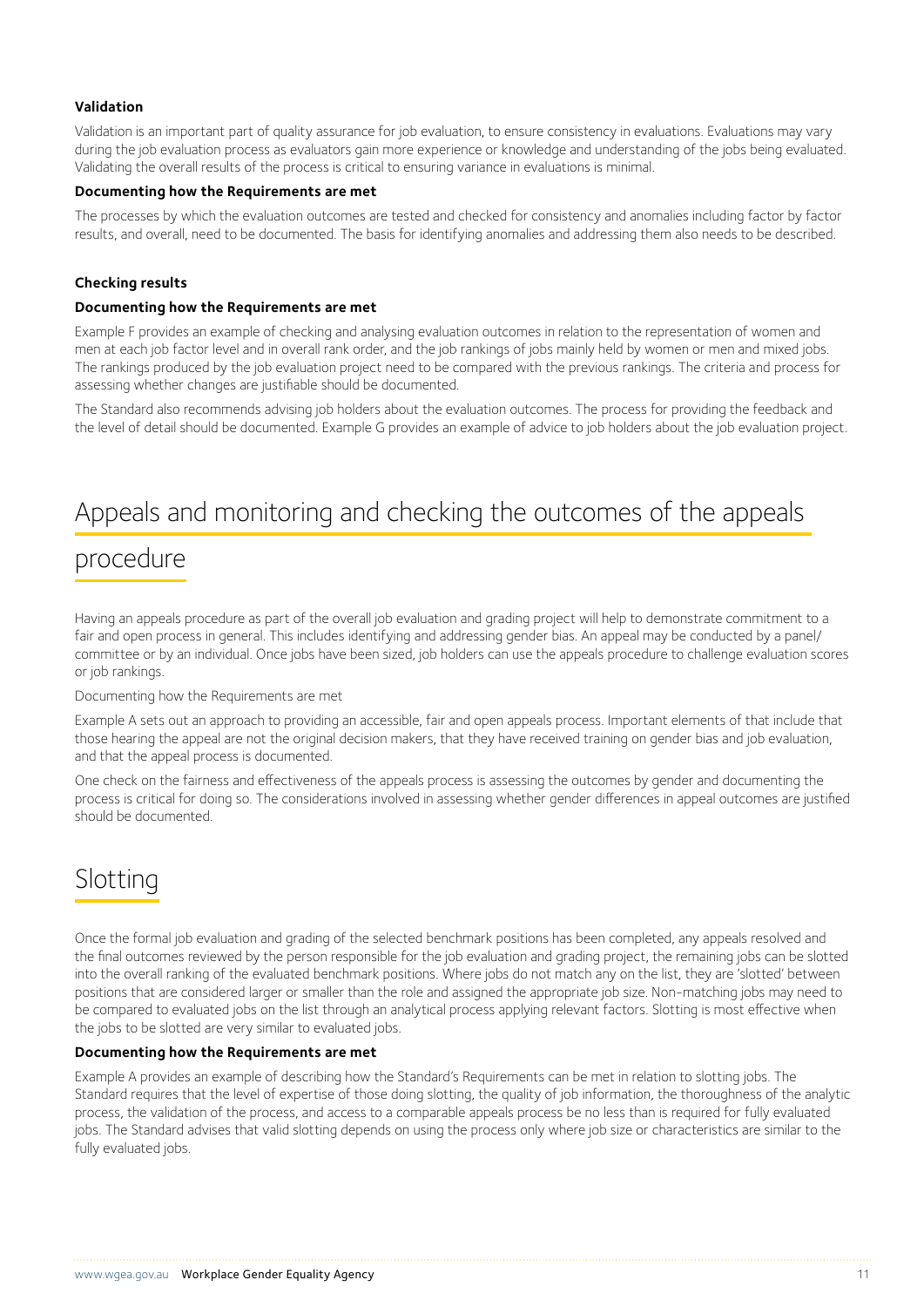### Re-evaluating jobs

Changes in technology, organisational structure, business directions, economic conditions and labour market conditions can affect the design and scope of jobs. Devising a systematic process to ensure all job descriptions are updated and evaluations remain relevant will ensure its ongoing currency.

#### **Documenting how the Requirements are met**

Example A sets out an approach to maintaining the currency of the job evaluation system. The Standard specifies the elements of a system for maintaining the currency of the system, including criteria for assessing whether re-evaluations are required. Gender considerations that may indicate a need for re-evaluations of jobs include technology changes, improvements in skills recognition where skills identification may have been affected by gender, and changes in the gender composition of the jobs being evaluated. The considerations and process for assessing the need for re-evaluations, and the outcomes by gender of re- evaluations, need to be documented.

The Standard recommends that assessing the currency of job information be built in to performance reviews and reported on every three years by managers.

### Grading

Grading jobs once they are evaluated and/or classified provides a way of grouping them in the pay structure. Grades can be defined using job evaluations in rank order, drawing boundaries by clustering scores and/or grouping jobs according to common features as analysed through the job evaluation system.

Another approach is to define grades by, for example, key activities, levels of knowledge and skills or competencies, responsibility for resources, and/or span of decision-making, and developing job profiles and matching jobs to the descriptors. In Australia, classification and gradings used in awards and enterprise agreements, and in enterprise and sector classification standards, work level standards, and competency frameworks used within and outside awards and agreements, are common ways of examining, grouping and grading jobs, and defining the associated pay structures.

These defined structures can be used in ways that meet this Standard to grade jobs that have not been evaluated fully, provided the grade definitions have been developed on the basis of current and consistent job information and factor analysis and job grading is based on analysis of the same job elements. Analytical job evaluation, including points-factor job evaluation, is sometimes used to validate the grade structure and/or particular levels of the grade structures and/or the grading of particular jobs, and to check on internal equity.

Each grading approach provides particular benefits to organisations and presents particular issues and risks in relation to gender bias and equal pay for work of equal value. The requirements and guidance provided apply to grade structures defined using points-factor job evaluation points and to grade structures defined using other analytic methods for describing key activities and the knowledge, skills and responsibilities required for the grades, bands or levels.

It is important to not re-introduce gender bias in human resource processes (including remuneration-setting) after the job evaluation project has been completed. The Standard's Appendix D Gender Equity in Pay Setting and Other Human Resources Management Processes includes information and checklists relating to gender equity in pay setting, including market rates considerations.

#### **Documenting how the Requirements are met**

Example H provides an example of a description of the basis and process of a job grading system. The bases of the grade structure and levels, progression requirements, and the grading processes (including appeals) need to be documented. That documentation needs to be accessible to employees and employees need to be advised of the outcome of grading of their job. The Standard requires that job grading be carried out in an analytic way, based on consistent analysis of each of the jobs' significant elements, rather than a whole-job matching process. The process for moderating or peer review of grading needs to be documented. The gender effects of the grading system need to be monitored, including effects on remuneration and opportunities of any career or job family structures associated with it.

The Standard recommends that the gender effects of placement of grade boundaries be assessed.

The UK Equality and Human Rights Commission has a useful checklist on gender issues in grading at:

<https://www.equalityhumanrights.com/en/advice-and-guidance/job-evaluation-schemes>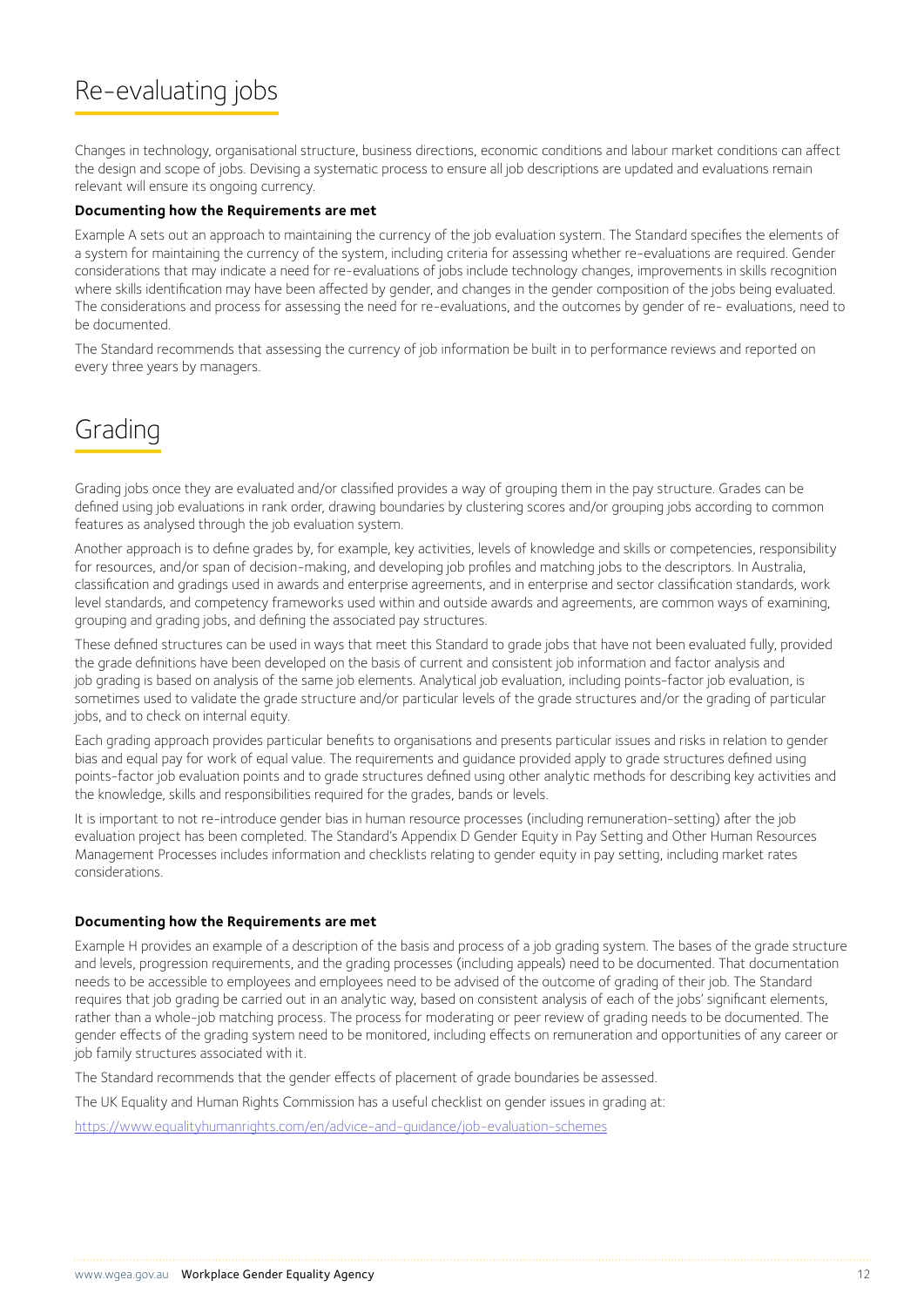#### **Job evaluation and grading, and related human resources management process**

As is noted in the Standard, while remuneration systems are outside the scope of the Standard, it is important to check that the processes following job evaluation and grading have not re-introduced gender bias. Appendix D of the Standard, an Informative Appendix, includes discussion of the issues and principles involved, and provides some questions and guidelines on these issues.

## Section 3

### Examples of documenting meeting the Standard's requirements

Examples are provided of:

- A project plan addressing gender equity in a job evaluation and grading project;
- A statement by project leader regarding participants in the project, and jobs included in the benchmark sample in the project;
- A statement by a job evaluation practitioner regarding job evaluation practitioner's understanding of gender bias in job evaluation and grading and how to avoid it;
- A job evaluation practitioner memorandum on gender-inclusiveness of job evaluation and grading system;
- A project plan supplement on gender bias training;
- A project report supplement on monitoring and checking gender outcomes of job evaluation and grading, appeals, and slotting;
- A review process example of advice to staff about the outcomes of the job evaluation and grading process, the relationship of job evaluation and grading to remuneration, and the review process (including application form);
- The basis and operation of the grading system example of a rationale; and
- A competency framework for practitioners on gender and job evaluation and grading.

These examples can be freely copied and adapted for your project.

## Example A: Example of a project plan addressing gender equity in a job evaluation and grading project

This example sets out how the requirements of the Standard are met in this particular project, specifically articulating the gender equity principles and approaches. It covers:

- The overall objectives of the project;
- Its gender equity principles;
- Reference to other documentation on gender issues in relation to the scheme design, weightings, training, and job evaluation practitioner capability;
- Collection of job information;
- Use of committee in evaluation review;
- The evaluation review process;
- Checking results of job evaluation and grading;
- Review or appeals;
- Monitoring review or appeal;
- Ongoing job sizing process; and
- Ongoing maintenance of the job evaluation and grading process.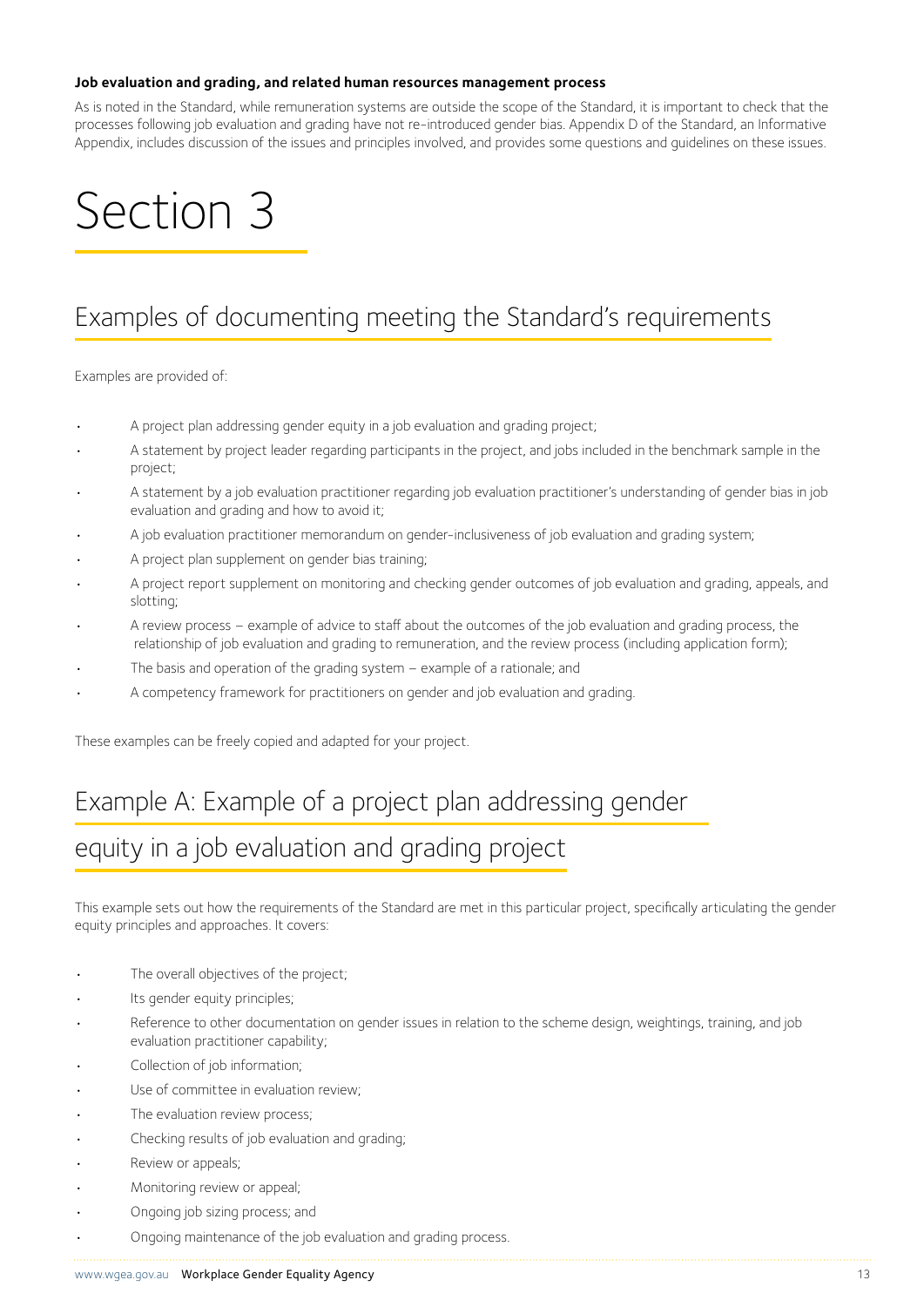### Objectives of project

- 1. To conduct a job evaluation and grading audit review of approximately 48 positions.
- 2. To determine the suitability of the selected positions as benchmarks for derivation of market data appropriate to the broader employee population.
- 3. To provide access to suitable market remuneration data for comparison of job evaluated positions as part of the remuneration setting process.
- 4. (If required) To assist with the development of an effective, comprehensive remuneration structure applicable to those positions covered by individual employment contracts.

### Gender equity principles

In all stages, the project undertakes to adhere to the following principles of gender-inclusive job evaluation and grading as based on the Haldimand-Norfolk case (1991)<sup>1</sup> as follows:

- The job evaluation and grading system must consider the particular establishment (workplace) and the range of work of women in the establishment;
- The language must be understandable to employees so incumbents can properly recognise and report the skill, effort, responsibility and working conditions required in their work and as applicable to the project;
- Incumbents should be educated about the job evaluation and grading process and about pay equity before completing job information questionnaires;
- Skills should not be defined to cover only managerial jobs; communications skills should include not only non-verbal communications but also the need to quickly alter the level or sophistication of communication;
- Assignment of value should not be restricted to 'normally' or 'frequently' required skills, responsibilities, effort or conditions because the infrequent may be critical to the work;
- Consistency is a necessary but not sufficient requirement of gender neutrality; and
- Attaching a value to various factors is not just a technical action, but a manifestation of value judgements made between female and male job characteristics.

Compliance with these principles will be documented throughout the project.

### Gender neautrality of the job evaluation and grading scheme

A letter attesting to the gender neutrality of the job evaluation and grading scheme chosen for this project is attached to this Project plan (see Example B). Documentation on the review of the scheme for this purpose is available for inspection.

### Gender bias training

Training materials on the avoidance of gender bias will be provided to all participants in the job evaluation and grading process. These materials are attached as a supplement to this plan. (see Example E).

### The job evaluation and grading process

(Insert details here) propose application of our system for the job evaluation and grading of these positions. A supplementary letter is attached to this plan (see Example D) attesting to the gender-inclusiveness of the job evaluation and grading system and the manual for that system.

<sup>1</sup> Haldimand-Norfolk (No.6) Pay Equity Report 02—Pay Equity Hearing. This is a leading Canadian case on gender bias in job evaluation. http:// www.olrb.gov.on.ca/pec/peht/decisions/report02.html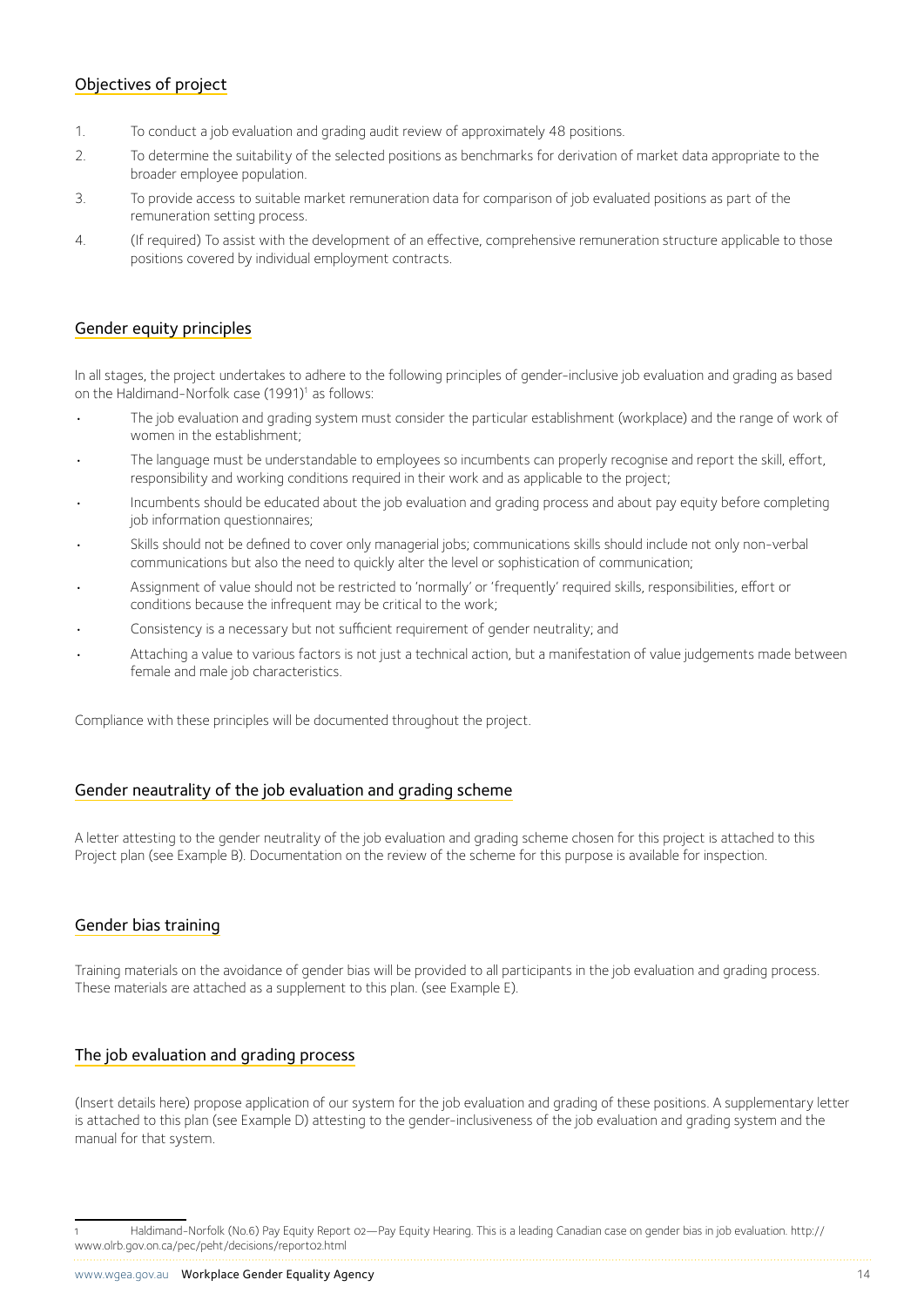### Job evaluation practictioner capability in gender-inclusive issues

A supplementary letter is attached (see Example C) attesting to the qualifications of the job evaluation practitioner with regard to gender-inclusive issues.

The job evaluation practitioner will actively monitor and review the project and document the processes in relation to gender bias as provided in the Standard.

Presentations will be made to management and staff in the course of this process. This will provide them with an overview of the job evaluation and grading system, survey capability and remuneration philosophy, while reassuring them of the ongoing continuity of the consulting assistance offered.

The presentation will include an outline of the job evaluation and grading scheme, its factors and how they differentiate among jobs.

### The job evaluation and grading system

The factor rating charts that comprise the job sizing system evolved from our work with clients in customising job evaluation and grading factor plans to suit their business needs and values systems. In working with those clients to benchmark their points to market salary surveys, it became clear that certain elements bear the most weight in assigning job size and determining market value. The job sizing system is a tool for assessing the content and relative size of jobs using a total of five factors or job sizing criteria.

The lengthy and extensive experience of (insert details here) in the application of the system has demonstrated that the factors in the system provide important, acceptable and comprehensive criteria for ranking jobs. The factors used can measure the characteristics of all jobs to which they have been applied and are defined in levels that differentiate between jobs. The factor levels have been carefully defined to avoid double counting of the features of jobs.

### **.** Factor weightings of the job evaluation and grading system

The weightings of the five factors in the scheme are as follows.



The appropriateness of these weightings has been determined through long and extensive use on thousands and thousands of jobs across all sectors of the employment market. In all that time, not a single claim of gender bias has ever been raised against the system.

The system does not provide for the tailoring of these weightings.

The system has no factors that are exclusive to jobs mainly held by women or men. Some advocates have claimed that factors on interpersonal skills tend to relate more closely to jobs held by women while factors on experience tend to relate more closely to jobs held by men. As is evident above, the weightings of these factors are comparable and therefore provide no 'advantage' to either group.

(Insert details here) regularly reviews its job evaluation and grading systems and processes and tests them for potential exposure to bias of various kinds. The latest review was in mid 2007 when the job evaluation and grading manual was audited closely for any such exposure. Documentation on that review is available for inspection.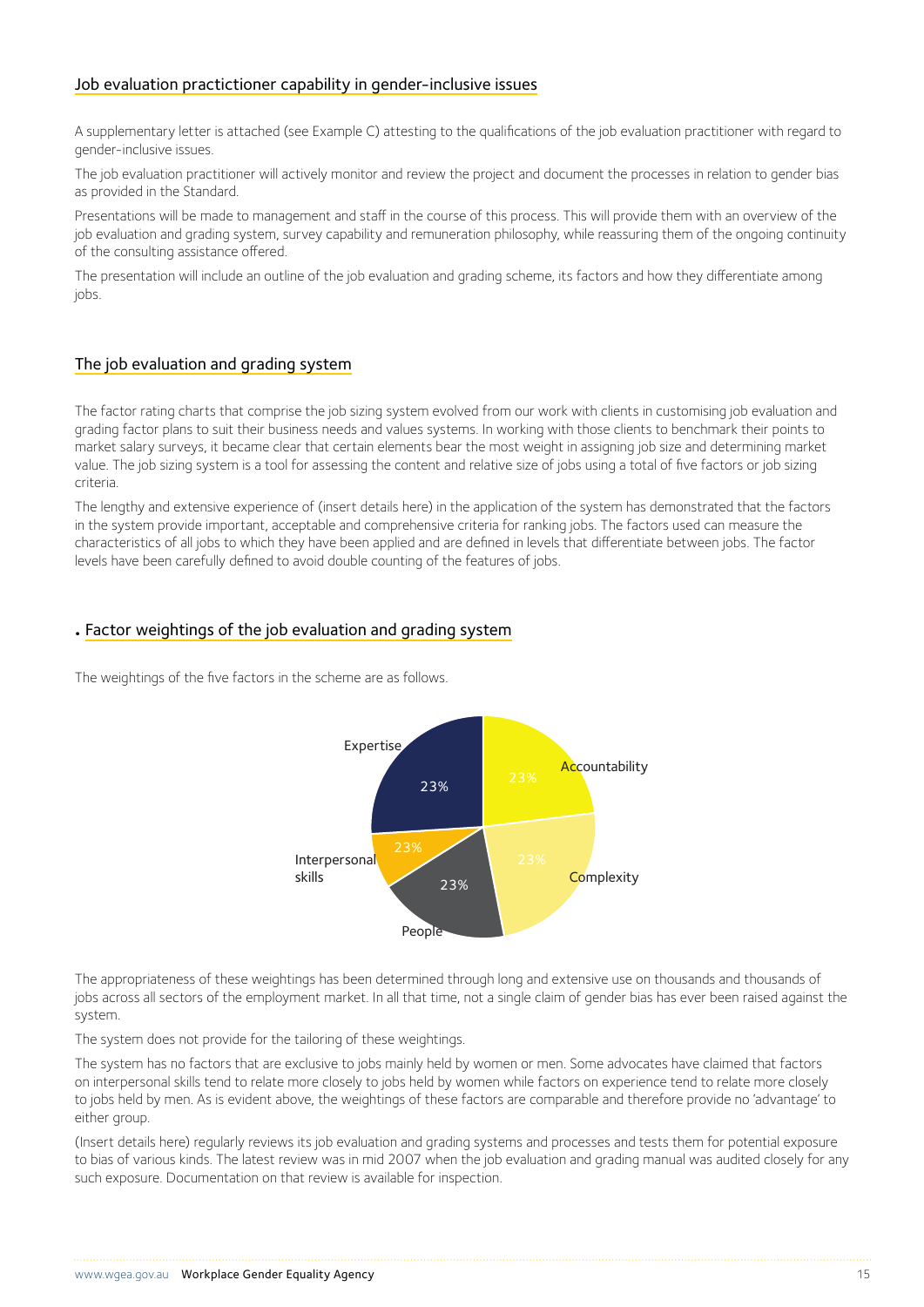### Training of data gatherers

Data gatherers will be selected by management for purposes of facilitating completion of the questionnaires by employees. Data gatherers will be chosen with due regard to balance in terms of job level, pay grade, tenure, gender, and representation of any groups considered appropriate. The job evaluation practitioner will arrange for training of the data gatherers in gender bias recognition and techniques for avoiding it in the data collection process. If appropriate, external experts in gender-inclusive training may be invited to assist at this stage of the project.

### Information collection

.

In this exercise, we will draw on sources of information to ensure the job information is comprehensive. Sources of information will include:

- 1. Interviews with selected managers in order to obtain their views on how the jobs are expected to function in relation to each other within the organisation along with a clearer understanding of the structure and operations of the organisation.
- 2. Existing position descriptions for those jobs where such documentation is available.
- 3. Questionnaires completed by selected job holders or other knowledgeable persons to supplement the information typically available in position descriptions. This is optional depending on the quality of other sources of information.
- 4. Written materials on the organisation provided in the course of the project, including material from the organisation's website.

A sample questionnaire is provided which will be reviewed and revised as appropriate. Collection of information will be done within the following principles:

- The information collection process will be applied consistently across all jobs, and all participating job holders will be given equal opportunity for input into the process;
- All information collected will be current and relevant to the job evaluation and grading process; and
- The focus will be on the job as it currently exists and not as it once was or may be in the future.

#### Use of the committee in evaluation review process

Evaluation of positions will be done through a review of current position descriptions and questionnaires by the consultant who will provisionally determine the assigned job sizes for each position. This approach is considered the most effective in terms of time and resources required for the initial evaluations.

Following this, a select group will review the provisional results with the job evaluation practitioner to arrive at a final agreed ranking of jobs. This would be accomplished through a workshop process likely to take most of a day. The resulting ranking will be appropriate for further work, and the management group will become familiar with the job evaluation and grading process and be able to draft further evaluations as required.

As part of this process, the job evaluation practitioner will provide training and informational materials as appropriate on the job evaluation and grading process, the particular scheme used and the gender equity aspects of the exercise.

#### The evaluation review process

In the committee review stage, the job evaluation practitioner will ensure that all members have appropriate opportunity to participate and contribute. It will be the job evaluation practitioner's responsibility to ensure that all members apply the job evaluation and grading process consistently across all jobs reviewed. A written record of the decisions reached including any exceptions or issues of note will be included in the project report on completion of the project.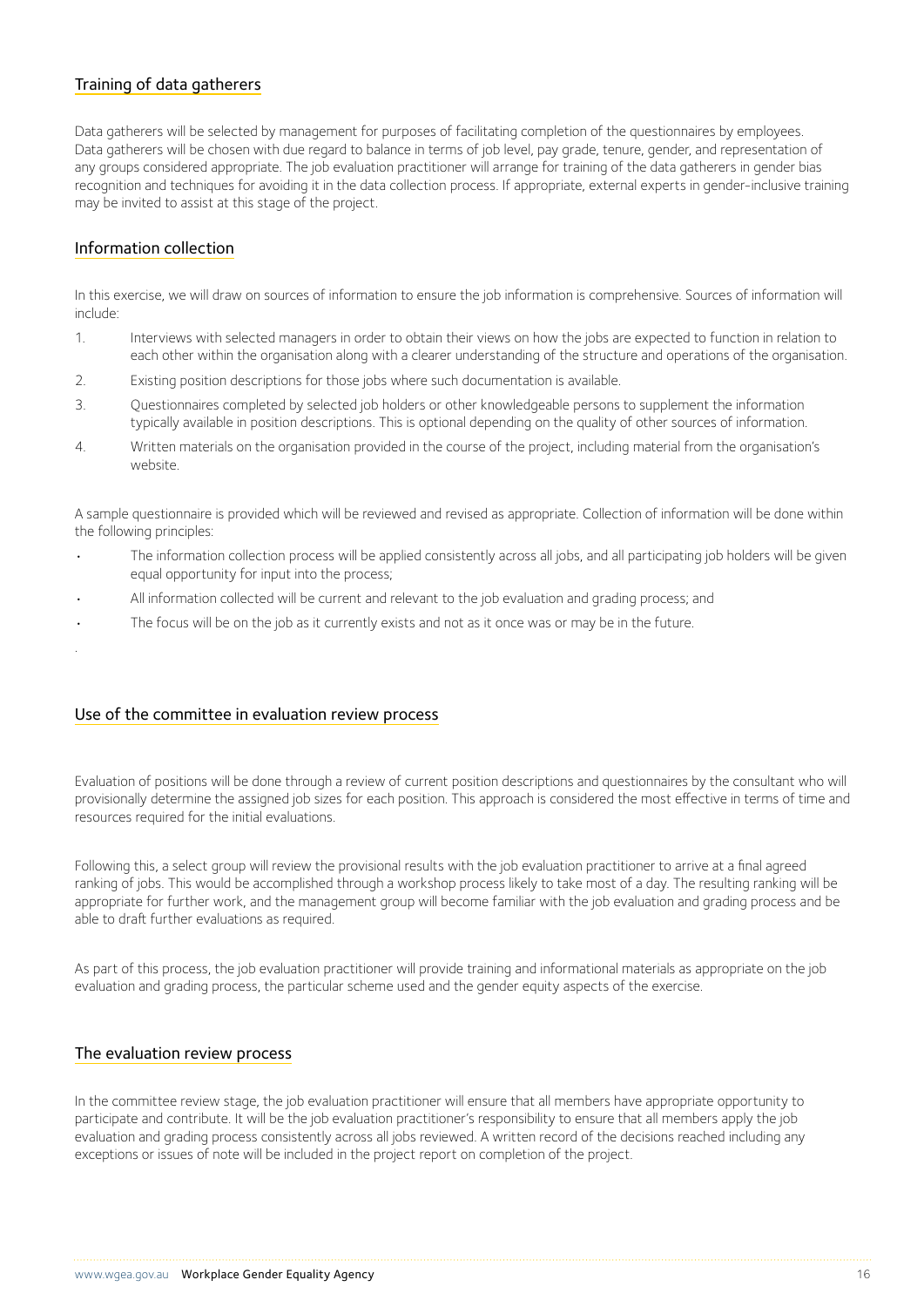### Checking the results of the job evaluation and grading process

Upon completion of the exercise, the job evaluation practitioner will provide a report on the process. This report will include an analysis of any detectable distinction in the outcomes as they relate to jobs mainly held by women or men at any levels. This will include the final point scores as well as the individual factor scores of all jobs reviewed.

Comment will be provided on any differences detected in the ranking of jobs held mainly by women or men before and after the job evaluation and grading process and whether any such differences can be justified.

Recommendations will be made for addressing any such differences detected that are not justified.

#### Review or appeals processes

Following completion of the deliberations of the job evaluation and grading review committee, the results will be provided to job holders in an agreed format. The outcomes will be explained to job holders in a clear format. A review or appeals process will be made available to those employees who feel strongly that the outcome does not fairly reflect the contribution of their roles to the organisation. A model for that review process is attached as a supplement to this plan..

### Monitoring the outcomes of review or appeals process

The outcome of the review process will be reviewed for any gender distinctions that may be detected. Any such distinctions will be documented and justified. Any such distinctions that cannot be justified will be reviewed further.

### On-going job sizing process

While there are different approaches to the on-going use of a job evaluation and grading process, we propose the following slotting process as the most effective means of meeting the client's needs as outlined in our discussion. When evaluations are required, up to date position descriptions, along with any relevant information on that part of the organisation and its activities, will be provided for any new positions.

If you wish, job holders, or other appropriate personnel, will be allowed to complete individual questionnaires providing additional information on the roles.

Slotting will be applied only as single jobs are required to be sized, and management will undertake to complete a wider, more formal job evaluation and grading process whenever any substantial number of jobs requires reviewing.

Slotting will be undertaken by the job evaluation practitioner who understands the jobs, the organisation and the job evaluation and grading methodology.

The job evaluation practitioner is competent in all aspects of gender-inclusive job evaluation and grading as described in this Standard.

Slotting will be based on full information comparable to that used in the initial project, including a current position description that has been prepared using the gender-inclusive requirements set out in the Standard.

The job evaluation practitioner will apply the same analytical process in comparing demands made in individual jobs (as identified in the job documentation) as in the original exercise.

Slotting recommendations will be validated in the same manner as the evaluated positions.

Slotted positions will be identified and distinguished from those job evaluated in all relevant documentation.

The outcomes of the slotting process will be checked against the outcomes of the initial exercise to ensure all applicable principles are applied equally.

Job holders have access to an appeals process similar to that set out for the job evaluated benchmark roles.

#### On-going maintenance of the job evaluation and grading process

Management will undertake to review the status of the job evaluation and grading process every three years. Such review will include an analysis of any distinctions among roles by gender that may be identified.

Criteria will be identified to use for checking the currency of evaluations and relativities.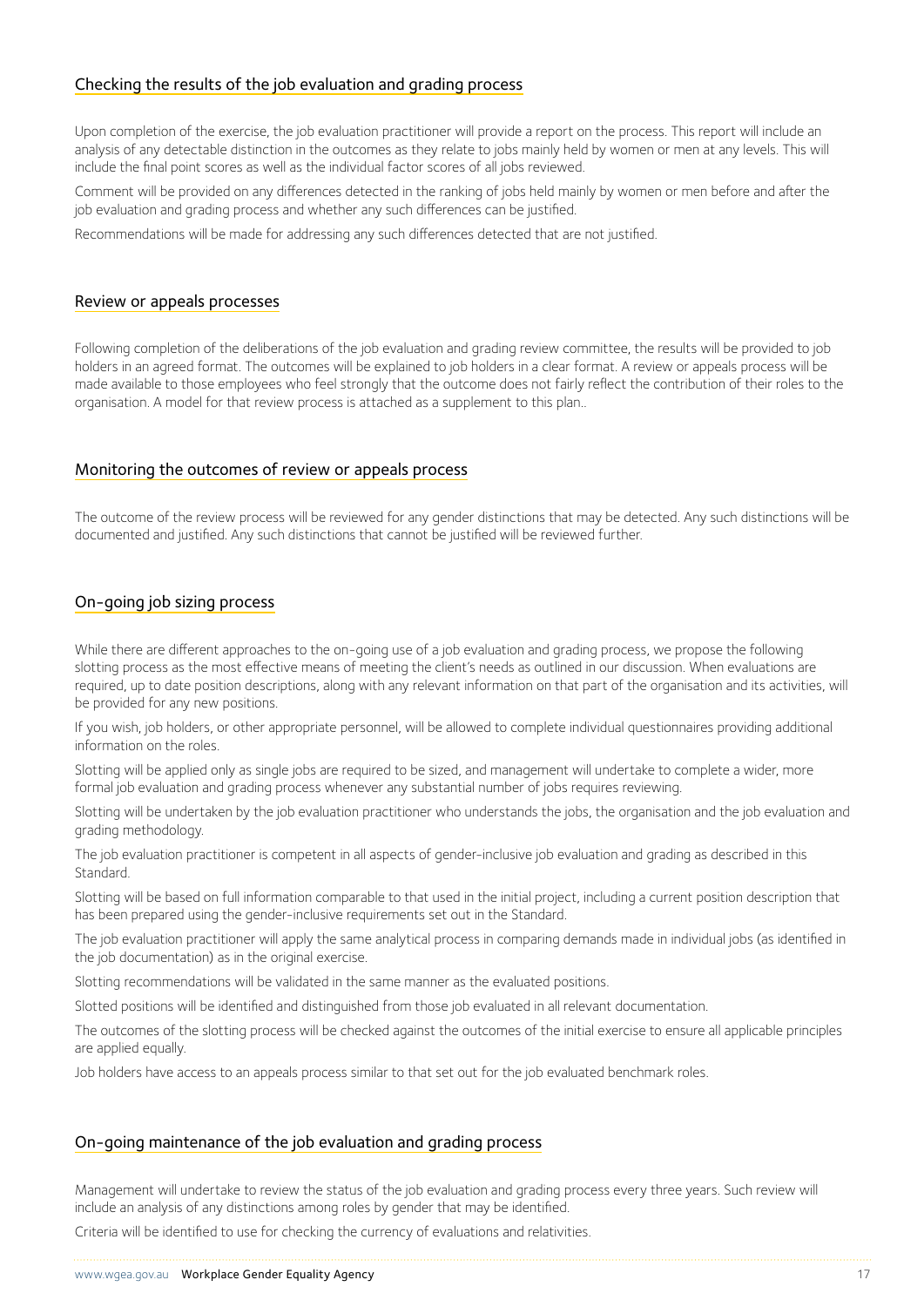## Example B: Example of a statment by project leader regarding participants in the project, and jobs included in the benchmark

### sample in the project

The (insert details here) is undertaking a job evaluation and grading project with the assistance of (insert details here) Limited. It is the intent of the (insert details here) to ensure this project complies with the requirements of the Gender-inclusive Job evaluation and Grading Standard 5376: 2012 as promulgated by Standards Australia in May 2012.

This letter attests to the following:

- Key people are jointly involved in the planning and execution of the job evaluation and grading project. These include:
- Executive Director, Communications Manager, National Manager; Finance and Administration Manager; a representative of each of the Team Leaders, Administration Team, Counsellors, Regional Managers and Social Promoters on the Review Team, a union delegate.
- Job evaluation practitioner, on behalf of (insert details here) Limited. These people will form the committee that reviews the consultant's draft evaluations and agrees on the final outcomes of the job evaluation and grading process. The job evaluation practitioner will chair the review process which is anticipated to be too brief in duration to allow for the rotation of the role of chair among other participants.

These people provide a fair representation of the gender make up of (insert details here) staff.

These people provide appropriate representation of the range of job levels in the (insert details here).

### Jobs to be included in the project

The jobs listed on the following page are to be reviewed in this project.

These jobs represent a fair sampling of the positions held by women and men in the organisation.

Due consideration was given to ensure that this sample fairly represents mixed gender jobs, the full range of job types and features in the organisation, jobs with unique characteristics and any jobs where gender or job sizing concerns may have arisen.

**Research Director National Action Manager** 

**Communications Manager** 

**Senior Researcher**

**Manager Finance & Admin Services**

**National Fundraising and Events Coordinator Regional Manager – North**

**Regional Manager – Central Regional Manager – Midland Regional Manager – South Project Coordinator**

**Action Team Leader Promotion Team Leader Team Leader**

**National Campaigns Coordinator Policy Analyst**

**Communications Coordinator Psychotherapist**

**Project Analyst District 1 Project Analyst District 2**

**Health Promoter Population Group 1 Health Promoter District 3**

**Health Promoter District 2 Health Promoter District 2 Health Promoter District 3 Health Promoter District 4 Health Promoter District 5 Health Promoter District 2 Counsellor – District 5 Counsellor – District 3 Counsellor – District 4 Counsellor – National Counsellor/Promoter Librarian/Network Administrator**

**IT and E Technology Coordinator Administration Coordinator – District 2 Administration Assistant – District 2 Administration Assistant – District 5 Administration Assistant – District 3 Administration Assistant – District 4 Administration Assistant – District 2 Administration Assistant – District 2**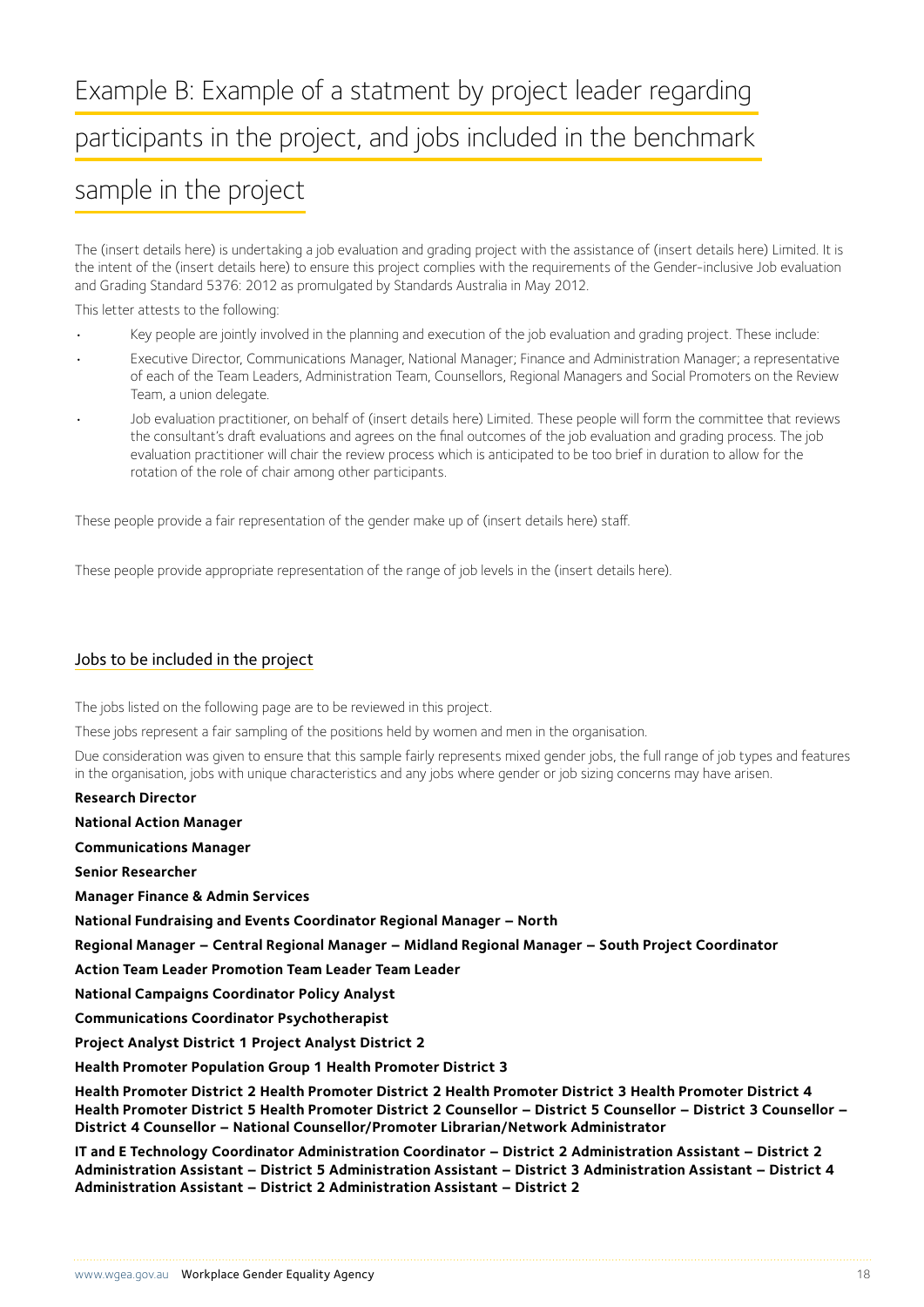evlauation practitioner's undersanding of gender bias in job evaluation

### and grading and how to avoid it

The (insert details here) is undertaking a job evaluation and grading project with the assistance of (insert details here) Limited. It is the intent of the (insert details here) to ensure this project complies with the requirements of the Gender-inclusive Job Evaluation and Grading Standard 5376: 2012 as promulgated by Standards Australia in May 2012.

This letter attests to the job evaluation practitioner's understanding of gender bias and how to avoid it.

The job evaluation practitioner understands and has undertaken training on gender and job evaluation.

The job evaluation practitioner has been a job evaluation and grading practitioner since 1987. During that time he has trained hundreds of participants in job evaluation and grading including the gender equity objectives of the process.

The job evaluation practitioner is able to train participants in the job evaluation and grading project on gender equity objectives.

The job evaluation practitioner will actively monitor and review the project and document the process in relation to gender bias as provided in the Standard.

### Job evaluation and grading and gender bias

(Insert details here) Limited is an advocate of equal opportunity in employment. The principles of equal employment opportunity are integral to our consulting processes. In particular, (insert details here) has examined one of its key consulting tools, its job evaluation and grading system, to ensure that it is not only the most effective way of valuing jobs, but that it is essentially gender neutral.

Traditionally, job evaluation and grading has been perceived as effective in determining the value of a combination of job responsibilities within an organisation to help explain internal job relativities, pay differentials and career opportunities. In recent years, however, there have been dramatic changes in jobs and in the workforce, including the influx of women into professional and managerial roles. In addition, jobs continue to evolve from a production to a service orientation, with a proliferation of job types and employees at all levels handling vastly more sophisticated equipment, systems and tasks. These changes have exposed some inherent weaknesses in conventional job evaluation and grading methods.

There is no evidence that traditional job evaluation and grading systems have been deliberately built on a gender-neutral basis. Concerns are now widely expressed about their potential for undervaluing women's work. Repeatedly, three aspects of the job evaluation and grading process have been criticised as inherently gender biased: the choice and weightings of factors against which jobs are evaluated, job data collection techniques and the evaluation process itself.

If it is to be a useful job analysis tool, it is essential that job evaluation and grading is a gender-neutral process. Both the process and the technology of the approach comprehensively address the issue of gender bias.

### The consulting process

As a part of the system, job evaluation practitioners educate committee members in the nature of gender bias, how it arises in the workplace, and how it may be avoided. Consulting assignments are conducted in ways that allow the interests of both men and women to be seriously considered and minimise the likelihood that subjective judgements will influence evaluations of jobs.

Firstly, we recommend the balanced composition of the project steering committee or consultative committee as well as any job evaluation and grading committee used to reflect a reasonable representation of the gender balance of the organisation.

Secondly, we offer formal training sessions designed to develop the committee's understanding of how discrimination in job evaluation and grading can arise and how it can be minimised. The training sessions also outline the provisions of any applicable equal employment opportunity legislation and work practice implications of such legislation.

We then train the committee to critically analyse and understand the range of factors used and to develop criteria against which jobs will be analysed. The training will encourage the committee to question historical assumptions in job worth and to reassess factors which may under value jobs traditionally held by women.

One of the early activities in the job evaluation system is the design of the data collection questionnaire. The validity and accuracy of the questionnaire is tested through a sample of positions and then revised. This step requires those involved to assess the gender neutrality and validity of the questionnaire for the total population of the organisation's jobs using skills acquired during the training process. With the validity of the questionnaire established, the evaluations can proceed with consistent and predictable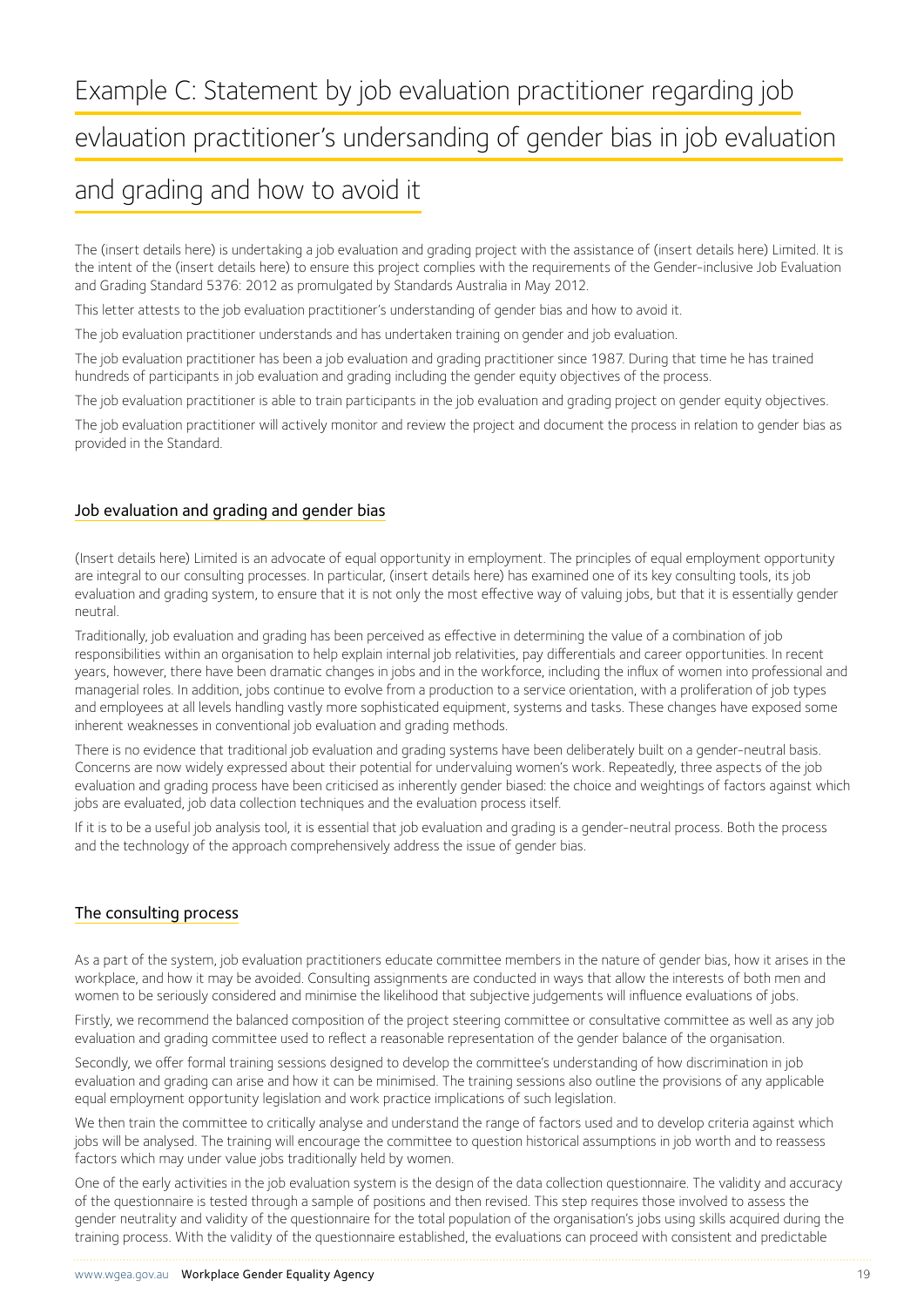### Summary

While traditional job evaluation and grading systems have been heavily criticised for the ease with which they can institutionalise gender bias and undervalue women's work, the process and technology of the job evaluation and grading system significantly reduce the likelihood that job evaluation and grading decisions will result in gender bias. This methodology therefore offers a more effective way of comparing jobs predominantly held by women with those predominantly held by men. Moreover, job analyses produced for job evaluation and gradings can be used to achieve real equality of opportunity by identifying jobs which need enlarging or redesigning, and highlighting gaps which training and development can close.

### Example D: Job evaluation practitioner memorandum on gender-

### inclusiveness of job evaluation and grading system

This memo refers to a review of a job evaluation and grading system in relation to gendered language in the documentation. It does not include analysis of how the particular scheme meets each of the Requirements in the Standard in relation to factors and weightings. For example, the Requirements include (at 2.4.3 (f)) that the factors capture the intellectual challenges, interpersonal skills, physical skills, responsibilities for resources, contributions to integrating tasks in work flows and work processes, contributions to sharing learning and innovation in the workplace, environmental, emotional, societal or physical demands, and the impact of the role on outputs, operational effectiveness, or on customers or environments. Demonstrating that these Requirements are met is likely to require showing how each of those elements are addressed in the factors the scheme has.

In relation to weightings, the Requirements include documentation of both explicit weightings and weightings implicit in the number of levels in each factor, and consideration of the weightings of factors that apply exclusively to jobs mainly held by women or men, and consideration of the justifiability of the weightings, from a gender equity perspective. Some, not all, of this material is covered in Example A above.

### Internal Memorandum

- **TO:** Clients of (insert details here) Limited and job evaluation practitioners
- **FROM:** Senior job evaluation practitioner
- **REF:** Gender-inclusiveness of job evaluation system Attestation

At the request of the directors, I was asked to review the job evaluation and grading system, including the manual, with regard to its compliance with the new Standard for Gender-inclusive Job Evaluation and Grading as drawn up by Standards Australia.

I went through the manual line by line, reviewing it for 'vulnerabilities' with regard to gender-inclusiveness issues.

In particular, I searched for words, phrases, examples, etc. that could potentially be identified as "vulnerable to discussion" as regards gender-inclusiveness issues.

In my memo of 29 January, I pointed out my belief that the manual needed some grammatical editing and that a few examples that seemed to refer mainly to particular client groups needed to be replaced.

I subsequently edited the manual wherein I substituted some examples and tidied up the grammar. I can now state unequivocally that the latest version of the manual has no problem when examined for gender- inclusive issues. The system and the manual now comply with the "Requirements" clauses of the Standard.

I would be absolutely confident in allowing interested parties to examine the manual for purposes of ascertaining the verity of my statement.

I would be happy to respond to any queries in this regard.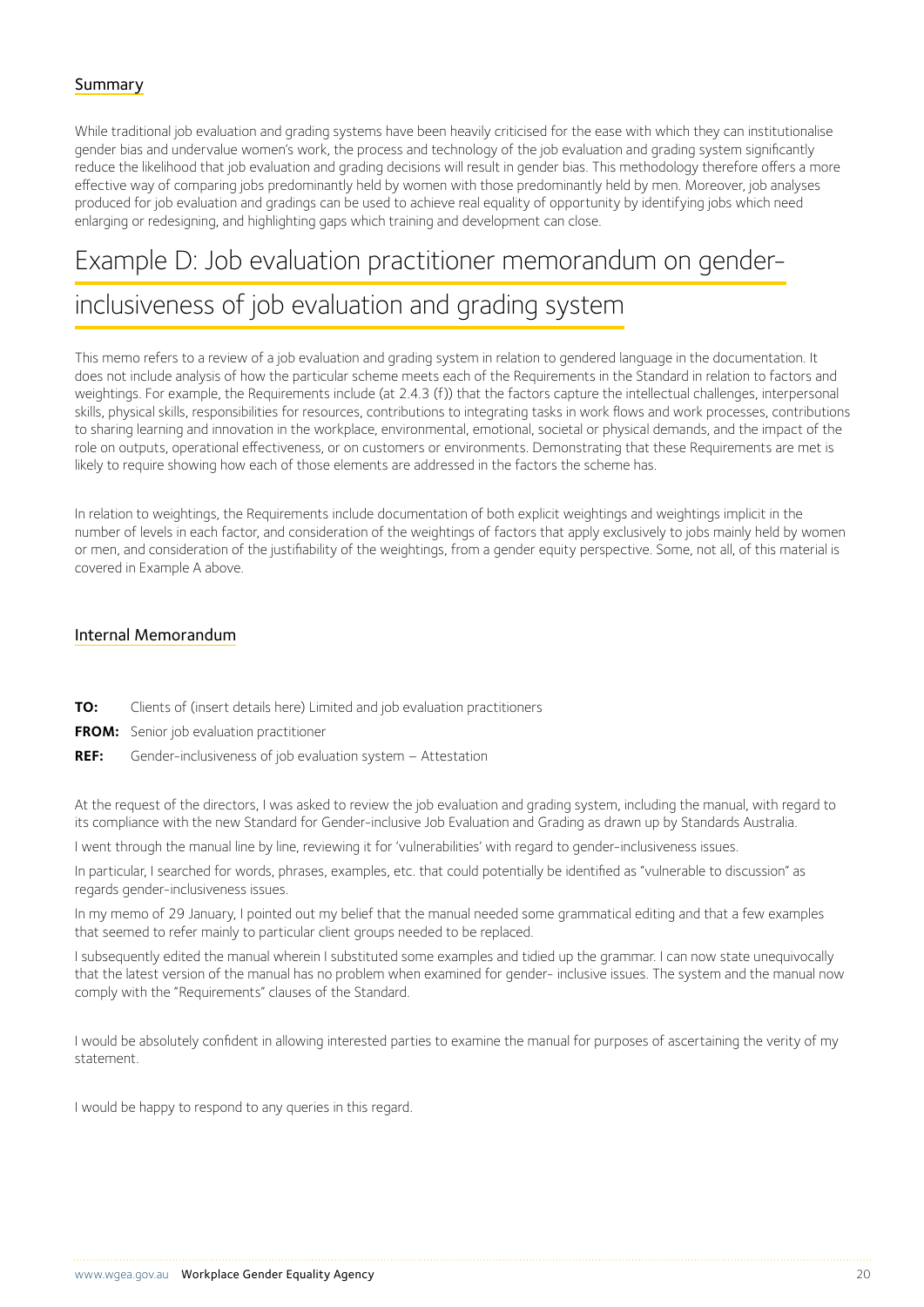This document is to be read as part of the project plan in Example A. It covers:

- Selection of job evaluation and grading committee;
- Selection of benchmark sample;
- Data gathering; and
- Biasing processes that can occur  $-$  in job description and job analysis.

It includes material that is used in the training on how gender bias can affect job evaluation and grading.

### Gender considerations in job evaluation and grading

### **Introduction**

Job evaluation and grading is a system of comparing different jobs to provide a basis for developing an effective grading and pay structure. The aim is to evaluate the job, not the jobholder. However it is recognised that any assessment of a job's size relative to another will always be subjective to some extent. Moreover, job evaluation and grading is in large part a social mechanism which establishes differentials within organisations. It is because of the social mechanism nature of job evaluation and grading that the process must take account of equal employment opportunity (EEO) considerations. In this way, job evaluation and grading can be a significant force in achieving the goals of any existing or proposed EEO legislation.

Non-discriminatory job evaluation and grading should lead to a payment system within which work of equal value receives equal pay regardless of gender, ethnicity, physical ability or other trait. A job evaluation and grading exercise cannot be expected to result in an even spread of genders throughout the grades and in the average woman's pay being equal to that of the average man, if women have been recruited in the past to the less skilled jobs. At the same time, job evaluation and grading should not give a spurious objectivity to the status quo. A commitment to a fair job evaluation and grading may require that some traditional assumptions are changed regarding the value attributed to work predominantly carried out by women or other minority groups in the workplace.

This paper is intended to draw attention to some of the practices which can (often unwittingly) introduce or perpetuate gender (and other) discrimination. It aims to give guidance to practitioners on how to formulate, implement and maintain job evaluation and grading schemes which are free of such biases.

In theory job evaluation and grading can be a very useful management tool. In reality, however, it is impossible to make it a perfectly objective process. (Insert details here) acknowledges both its imperfection and its subjectivity. The job evaluation and grading process will always be subjective when people are involved in the decision making. The goal is to make the process as objective as possible while acknowledging and addressing this inherent subjectivity. It is also this subjectivity which requires that EEO considerations play a significant role in the job evaluation and grading process.

At its best as a management tool, job evaluation and grading provides a framework for making these subjective decisions. This framework should at least ensure consistency in the subjective decisions that give it value as a tool. Some important areas of concern with regard to EEO issues follow.

In particular employers should ensure that:

- Where appropriate, women or other group members participate in evaluation panels;
- Job descriptions and questionnaires should avoid explicit reference to the gender or culture of the jobholder;
- The evaluation method should be essentially analytical; and
- The individuals involved in assessment should be trained and briefed on how to avoid gender bias.

An effective job evaluation and grading system will, in the end, establish a value rate for the job, but will not directly set a specific dollar rate. The actual salary to be paid is determined by a number of factors of which job evaluation and grading is just one. Other factors that must be considered in setting salaries include market data, economic climate, employer's ability to pay, chosen relativity with the market, award or other contract negotiations and any relevant legislation.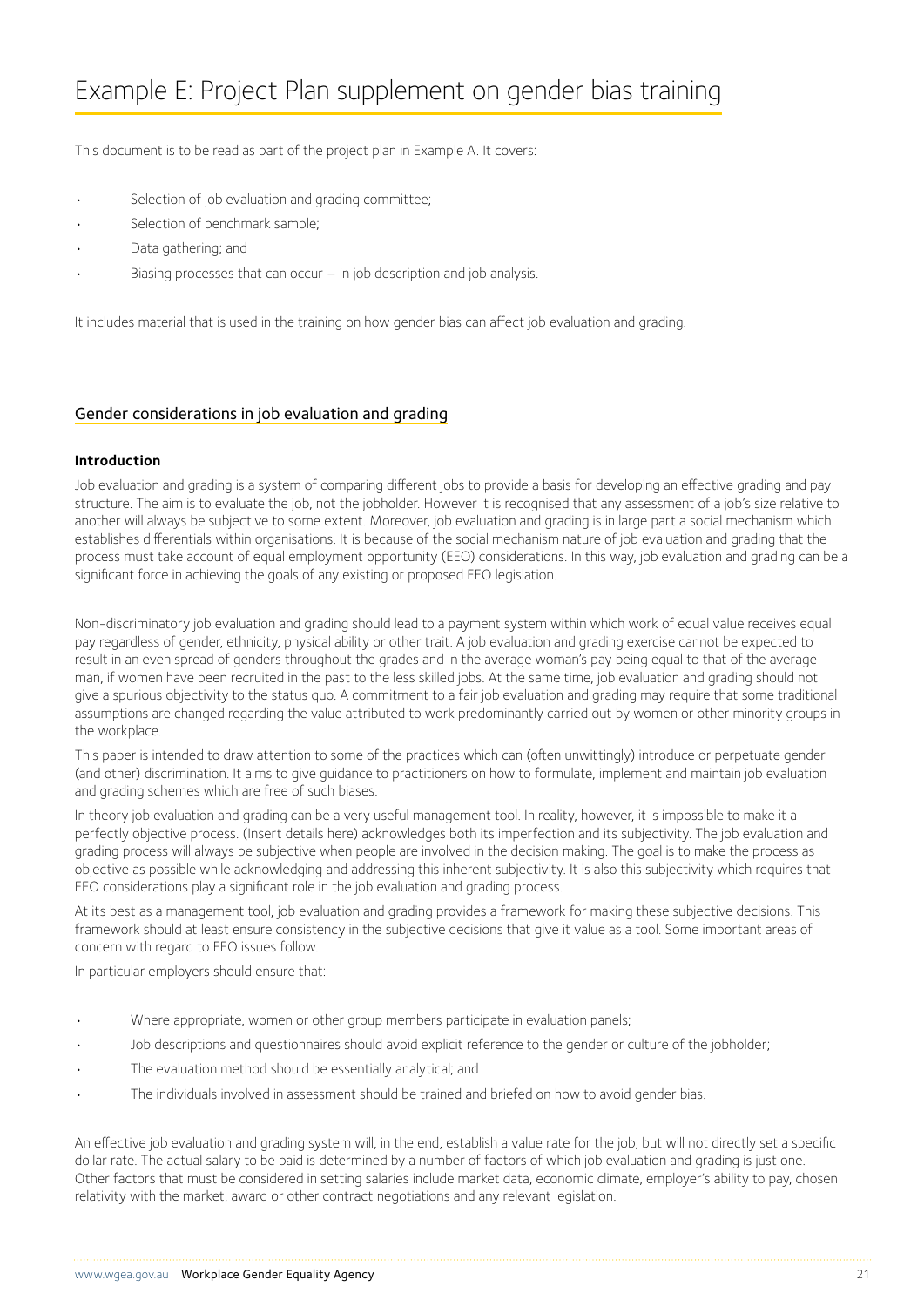### Composition and training of the job evaluation and grading committee

It is good practice for the job evaluation and grading committee to involve a representative sample of people from the spread of jobs covered by the scheme. A participative approach will ensure easier acceptance of the scheme and the resolution of many difficulties at an early stage. While women tend to be conditioned to downgrade their own jobs, this situation is changing. A fair representation of women (in relation to their proportions in the workforce and in the job spectrum) on all job evaluation and grading committees and in allied discussions, is strongly recommended as a visible and practical means of reducing the probability of gender-bias. Committee members must act as equals, and the facilitator should ensure equal participation by all in the process.

It is essential that the issues raised in this paper be raised with all personnel involved in the job evaluation and grading exercise. This includes not only the job evaluation and grading committee members and data gatherers, but also the job-holders themselves, management personnel involved in the exercise and any advisers or job evaluation practitioners assisting. The issues must be examined freely and in depth in order to identify any biases and ensure they are addressed effectively.

Committee members must acknowledge all potential biases, including their own, and be prepared to deal with them openly and honestly. In addition to any other training given, members of all the committees should receive training in how gender-bias in job evaluation and grading can arise and they should understand how their actions and decisions can produce such discrimination.

The questionnaire and job evaluation and grading manual are critical tools in the job evaluation and grading process. Unfortunately, they are also two of the tools that can be subject to bias with regard to EEO issues. Care must be given to the design and use of these materials in order to effectively incorporate all of the points addressed in this paper.

### Initial selection of jobs to be evaluated

Job evaluation and grading schemes typically involve the selection of an initial range of jobs which are used as a standard because they are considered to be representative of the full range of jobs. It is against these initial jobs that all other jobs in the scheme can eventually be assessed. Discrimination can occur if the first jobs selected do not represent a fair spread of the work done in the organisation. It can also occur when there are small numbers of female staff employed. It is essential to ensure a representative sample of jobs performed predominantly by women is included amongst the first jobs as a means of ensuring that the job evaluation and grading scheme takes due account of job elements that are peculiar to these predominantly female jobs. This eliminates the bias that results from the practice of comparing the jobs of female employees with a ranking that has been built on male-oriented jobs.

The preparation of the job description or job questionnaire involves at least three people: the employee who does the job or a representative employee, that person's supervisor or manager, and the job analyst or person responsible for the procedure. Close involvement of employees in the preparation of descriptions of their own jobs will benefit from their detailed knowledge of the job, and help to ensure that important aspects of their jobs are not overlooked. Involvement of the manager or supervisor is essential because of that person's responsibility for stating what is required of the job.

The impact of presentation must be considered. Such things as neatness, legibility, order of items and the language will all have an impact on the Committee. Care must be taken to ensure that the impact is equally positive for all positions being evaluated. Research has shown that the process of writing job descriptions or completing questionnaires and the subsequent evaluation process can be influenced by several different kinds of bias. The following points raise some of the issues most commonly encountered in the job evaluation and grading process as well as of the kinds of bias that can occur. Careful, effective job evaluation and grading implementation may not be able to eliminate completely all of these biases, but with thorough preparation and training of those involved, they can be minimised.

### Data gathering

The person(s) responsible for the collation of the job descriptions or questionnaires should be trained in the skills of preparing comprehensive descriptions that neither omit aspects of women's jobs because they are considered unimportant or irrelevant, nor over-emphasise those job characteristics that are typical of jobs performed by men. Data gathering for a job evaluation and grading exercise can be accomplished in many ways: in one-on-one meetings, in group discussions or any other combination of data gatherers and job holders.

Each approach has its own particular vulnerabilities to the biases discussed below.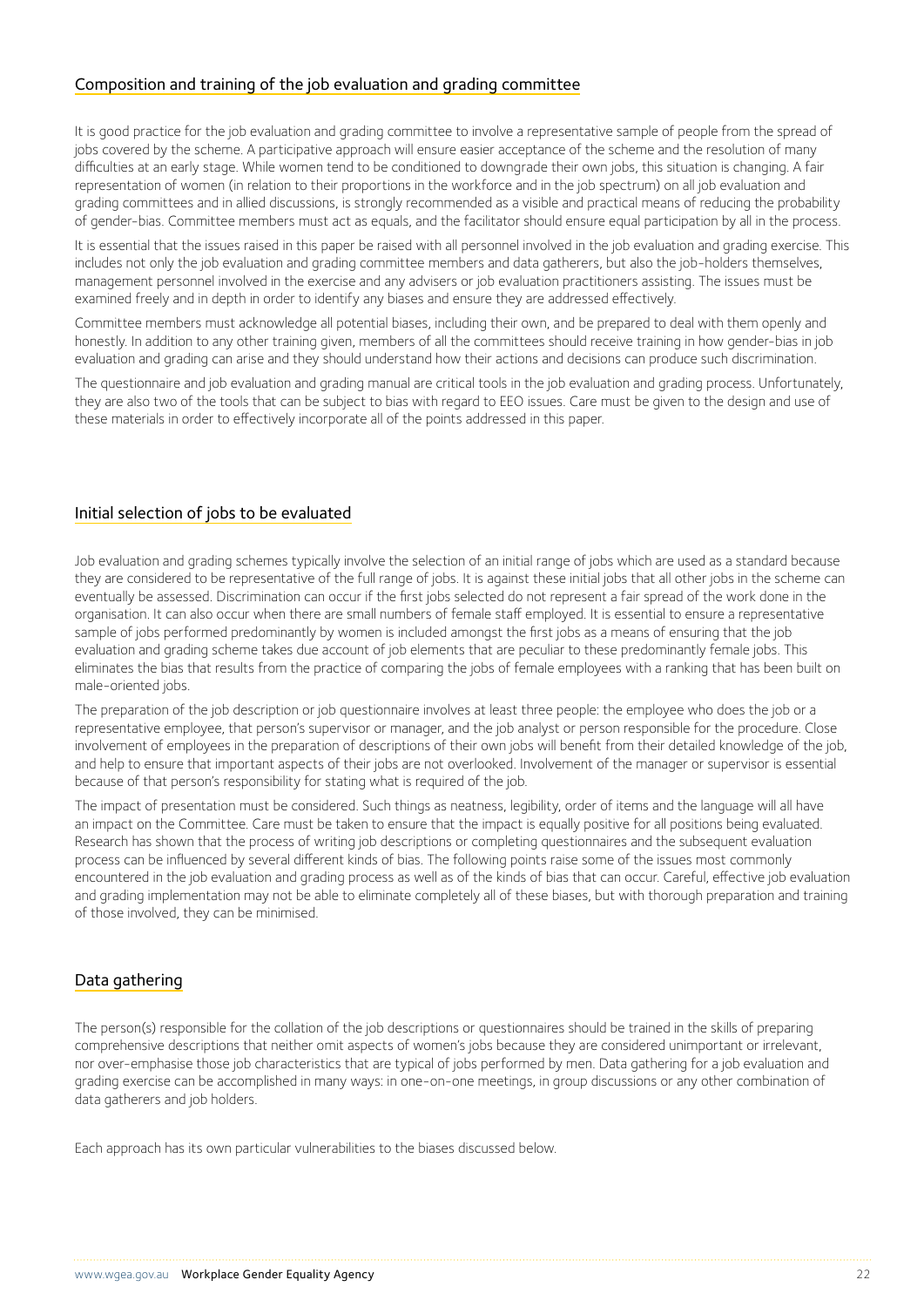#### Biasing processes that can occur

#### **A) Prioritising by frequency or evidence**

Job holders will generally tend to think first of the things they do most often. However, these may or may not be the most difficult or complex activities in the job. Whether or not activities are supposed to be written in order of importance, the committee is likely to read and understand them as if they were in that order. It is therefore important for job holders to understand that they must describe their jobs in an order that reflects the importance of tasks rather than their frequency.

For example an employee may photocopy materials frequently during the day and co-ordinate the work of several staff during the initial half-hour of the day. However, the relative frequency of these tasks does not reflect the skills and experience involved in each, nor their relative importance to the organisation. It is therefore vital to prioritise activities by importance, not by frequency.

It is clear that the most frequently performed activity may not necessarily be the most important aspect of the job for evaluation purposes. However, there is another aspect, people might think a task is performed more frequently than it is simply because it is more evident. Supervisors and job holders might believe that secretaries spend more time at the keyboard than they actually do because the noisier and more visible activities come to one's mind more readily than do the quieter and less visible tasks in the job.

#### **B) Using "loaded" language**

The language used to describe the same activities performed by different job holders can have a strong impact on how the work is evaluated. Considerable research on the impact of language on job evaluation and grading has confirmed this link. For example, stating that two different employees handle client enquiries "pleasantly" or "effectively and efficiently" clearly places different values on these actions. The former implies little more than acceptable behaviour, while the latter gives a very positive aspect to the job. A word that appears especially frequently is "routine" as in "routinely (performs some task)" or "performs routine office work". This word clearly suggests that the work is easy or even boring. However what it may really mean is that the job holders do all the work on their own or are handling a wide range of different tasks. While the word itself is unlikely to gain much credit in the evaluation process, it may hide significant activities.

#### **C) Attributing responsibility to the "boss"**

It may be particularly difficult for a job holder to write down some activities because they are technically part of the boss's job. It is very common for supervisors to delegate certain of their own activities to subordinates but to continue to take credit for the results. It can be difficult for the subordinate to put this fact in writing unless a very supportive atmosphere is created in the job evaluation and grading process. It is important for the job holder to include all activities in the job description. The process must be able to cope if there is disagreement as to who actually performs the task concerned.

Often, supervisors have a view of the subordinate's job as being less complex or less demanding than it is because of not appreciating the number of tasks that are performed for the supervisor by the job holder. It can be harmful to the job evaluation and grading process if the employee avoids mentioning these added responsibilities just for the sake of harmony with a superior.

#### **D) Underestimating support work**

There are frequently jobs that involve coordination and liaison work and other administrative tasks vital to the organisation's continued functioning. Rather than describing these as merely "routine" or "clerical", they should be identified by the job holder for the administrative skills involved. This work may build upon knowledge acquired over a considerable time of service and indicate the ability to take charge of many complex work processes. Coordinating and scheduling the activities of many different people requires both considerable conceptual skills and communications ability. The position may also frequently be the first in the organisation to encounter problems and be required to initiate actions to deal with them. In organisations where staffing patterns change frequently, this could be the one stable person able to anticipate and to organise responses to deal with potential problems and to actually organise the activities of "superiors". All this "coordination" should be fully appreciated and broken down into its many "non-routine" task responsibilities.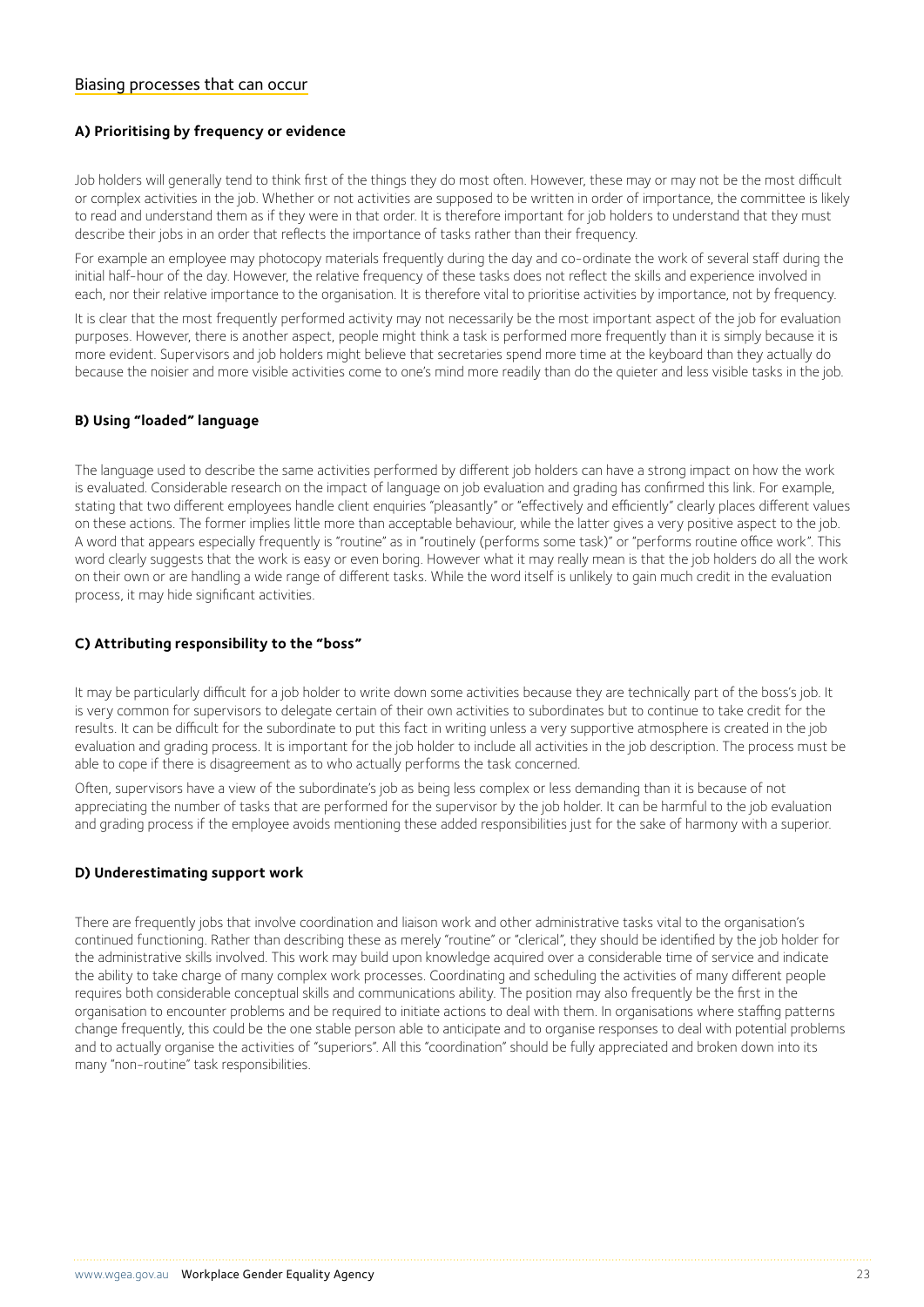#### **E) "Naturalising" interpersonal skills**

This point again relates to the use of language in describing the work of men and women in the same jobs. The use of such words as "tactful, courteous and pleasant" and similar terms typically associated with women, makes the work sound "natural" rather than needing acquired skills. Words such as "effective, efficient, and diplomatic" give a different perception of these abilities. It is important to recognise the many real skills involved in these interpersonal activities; liaison, coordination, negotiation, public relations and the like. Much of this work requires considerable skill and experience if it is to be effective. It is not something that an employee does "naturally" without knowing a great deal about the organisation. Having good interpersonal skills means more than merely being helpful to the organisation. They contribute to smooth operations, improve the public image, promote harmonious staff relationships and enable other workers to perform more effectively. Thus it is important to use positive, "strong" words to describe these activities to give the position full credit for the skills, experience and training necessary.

### **F) Trivialising skills**

Research has shown that some activities are perceived as being simple just because many people can perform them. For example keyboard skills are often seen as just pressing buttons in order. However, the mental and interpersonal skills in accuracy, language, interpretation, and planning can be considerable, especially as the equipment involved becomes more sophisticated.

Other aspects of keyboard work may include composition, sourcing of information, decision-making, editing, proofing, presentation and prioritising. It is important not to underestimate the level and variety of skills used in such activities. Full consideration must be given to what is being done and the responsibility of the job holder for the results produced.

It has also been demonstrated that men tend to provide more self-enhancing descriptions of their work than women do. Women tend to underestimate the requirements of their jobs and to dismiss the experience and skills required for effective performance. This may be a response to the "social mores" around them. If people in the workplace behave as if secretarial and keyboard work is simple, undemanding and routine, then it is harder for a woman to report that the job is demanding in its thinking requirements, because this may imply incompetence. This may lead to a feeling on the part of many keyboard workers that they are "stigmatised" by their typing ability, that it makes their job appear to others as less, rather than more, skilled than some other jobs around them.

#### **G) Assuming consistency**

For a wide range of reasons, a job may encounter a significant level of change in its activities. Changes to schedules, technology, responsibilities, communication lines and environment all conspire to make a job more difficult or "larger". The job holder must be able to identify such change and act on it. If such increased job demands occur frequently they must be recognised and the ability to cope credited. Few jobs are completely consistent and some are hardly ever consistent, especially those with ranges of activities often described as merely "routine" or "varied".

### **H) Taking skills for granted**

It is important that job holders do not take skills or experience for granted and underestimate their importance in the workplace. It may seem that people are able to drive cars "automatically", but they all had to learn at some time. There are real qualifications and skills involved in every job and the job holder should be aware of what they are. The skills may have been accumulated over a long time and represent a significant investment in time and energy. Just because they are familiar is no reason to underestimate their value.

For example, keyboard workers sometimes feel that people around them think their job is simple. This sometime leads them to underestimate the time it has taken for their skills to develop, they might appear stupid if they said that a job believed to be simple by others took a long time to learn. This leads to the undervaluing of many jobs, particularly women's jobs and it is important to counteract this tendency.

There may also be a tendency to describe a job through characteristics which are culturally expected for the job, given the gender of the typical incumbent. An example of this is when sewing machinists were employed by one government office. The women were regarded as naturally experienced, but the men were paid more because they had to "learn" the sewing skills involved.

Another example is in a newspaper office where the "sales work" of the telephonists in attracting clients and retaining them was recognised. However, it was regarded as the outcome of the "natural" interpersonal skills of the women and was therefore not rewarded as other sales work was.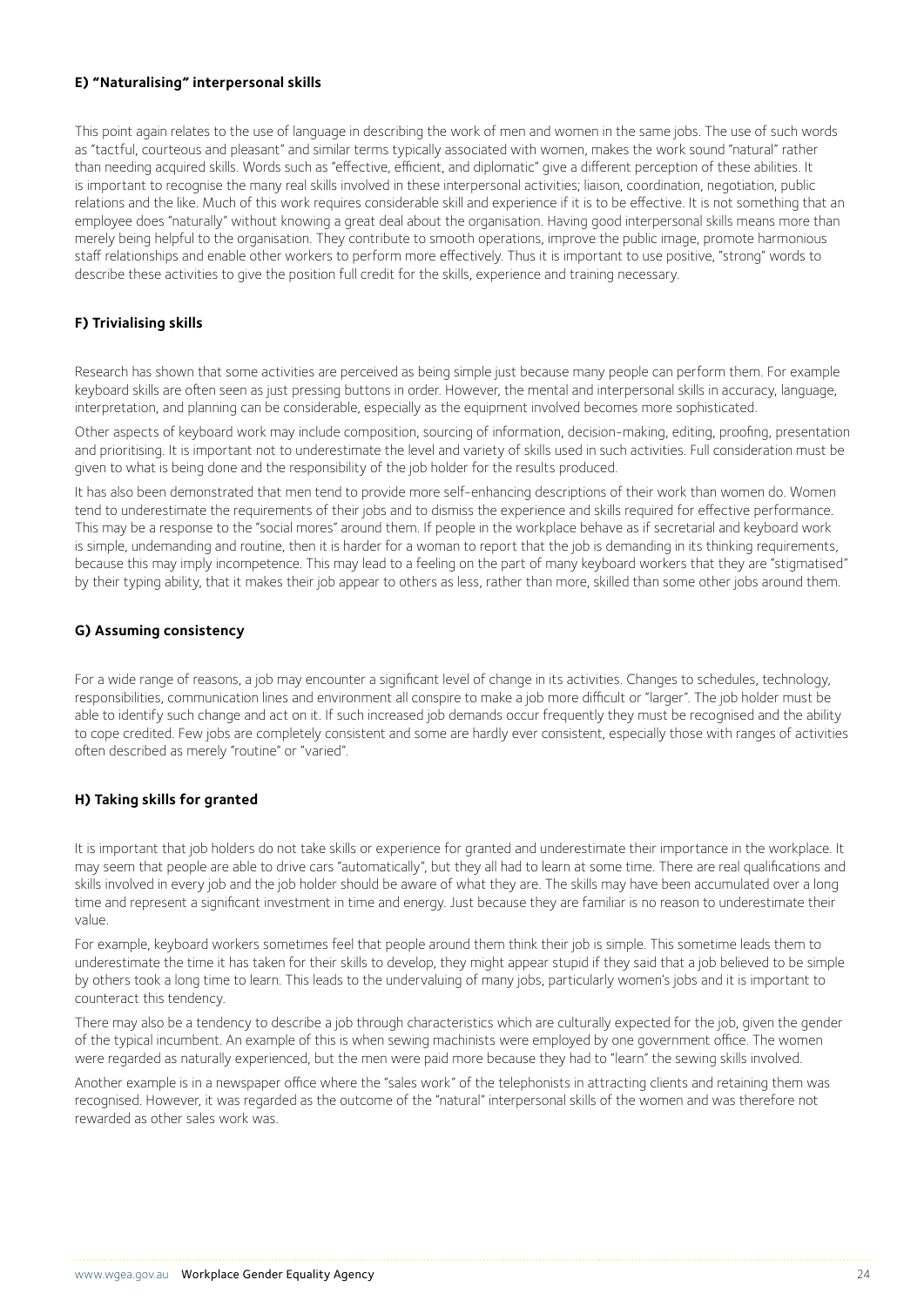### **I) Misusing job titles**

Job titles alone can play a significant part in shaping people's perceptions of the job content. The fact that some secretaries perform administrative work is less likely to be identified when the job title is "secretary" and the incumbent is a woman.

There is a long tradition of using different titles for the jobs of men and women who are doing essentially the same work. This has frequently also denoted a status difference, reflected in a pay difference which is based on gender discrimination and not on the content of the work done. Job titles which are applied predominantly to one gender and which have a counterpart applied to the other gender, should be carefully examined. If they do not reflect a genuine difference in the nature of the work done they should be changed and the same title applied to both jobs. Examples of such job titles are listed below:

| Shop Assistant      |
|---------------------|
| Manager's Assistnat |
| Operator            |
| Secretary           |
|                     |
|                     |

It is, of course, recognised that in some circumstances these different job titles are applied to essentially different jobs. They are only discriminatory where they are applied to the same job and result in different status or pay levels.

Strongly ingrained attitudes still exist about what work is appropriate to each gender and these attitudes can lead to the acceptance of a grading and pay structure based unthinkingly on current and/or past practice, which can undermine equality of treatment. Unless steps are taken to prevent it, job evaluation and grading schemes can maintain a situation in which the jobs most frequently performed by women are regarded as having less value than those mostly performed by men. A variation on the misuse of job titles could be where a "male" job which has become de-skilled through technological change is still regarded as skilled, even though in the process it has become equivalent to the "female" job, which has always been regarded as semi or unskilled.

#### **J) Allowing halo effect**

The halo effect refers to the process where job holders who are seen as competent or skilled in one area are, as a consequence, then presumed to be competent or skilled in other areas, whether or not this is the case. There is a "positive halo" around the things these people do. This is especially true of high ranking "male" positions, and this creates a danger of upgrading every skill or activity of a manager just because it is done by a high level jobholder.

One example may be telephone work where men and women are perceived differently: the man as high ranking manager is more likely to be seen as "liaising" and promoting a good image for the organisation, while the woman as secretary is simply being "courteous" and "having a pleasant manner". In reality, the content and nature of the telephone conversation may be identical. Conversely, jobs with low status and low pay in an organisation are surrounded with a "negative" halo effect. The budgeting work done by the secretary for the office is likely to be seen as little more than balancing a cheque book, while even the social club's accounts are viewed as significant financial dealings when handled by the male treasurer.

### Summary

The job evaluation and grading process should ask job holders to think carefully about the content of their jobs: the training and qualifications required for effective performance, the skill and experience demands, the type of responsibility, the extent to which decisions are made, the ability to carry out work and determine priorities without consultation, the interpersonal skills utilised in various contexts, and the various liaising and coordinating functions performed which contribute to the smooth running of the department. The fact that the workplace may be convenient in some way, does not have to be at the expense of appropriate classifications. The job holder should be able to enjoy the workplace and be equitably remunerated! Job holders should be encouraged to try to identify the particular aspects of the job that may be inadequately recognised, and raise them either in a submission to the committee or in answers to the questionnaire.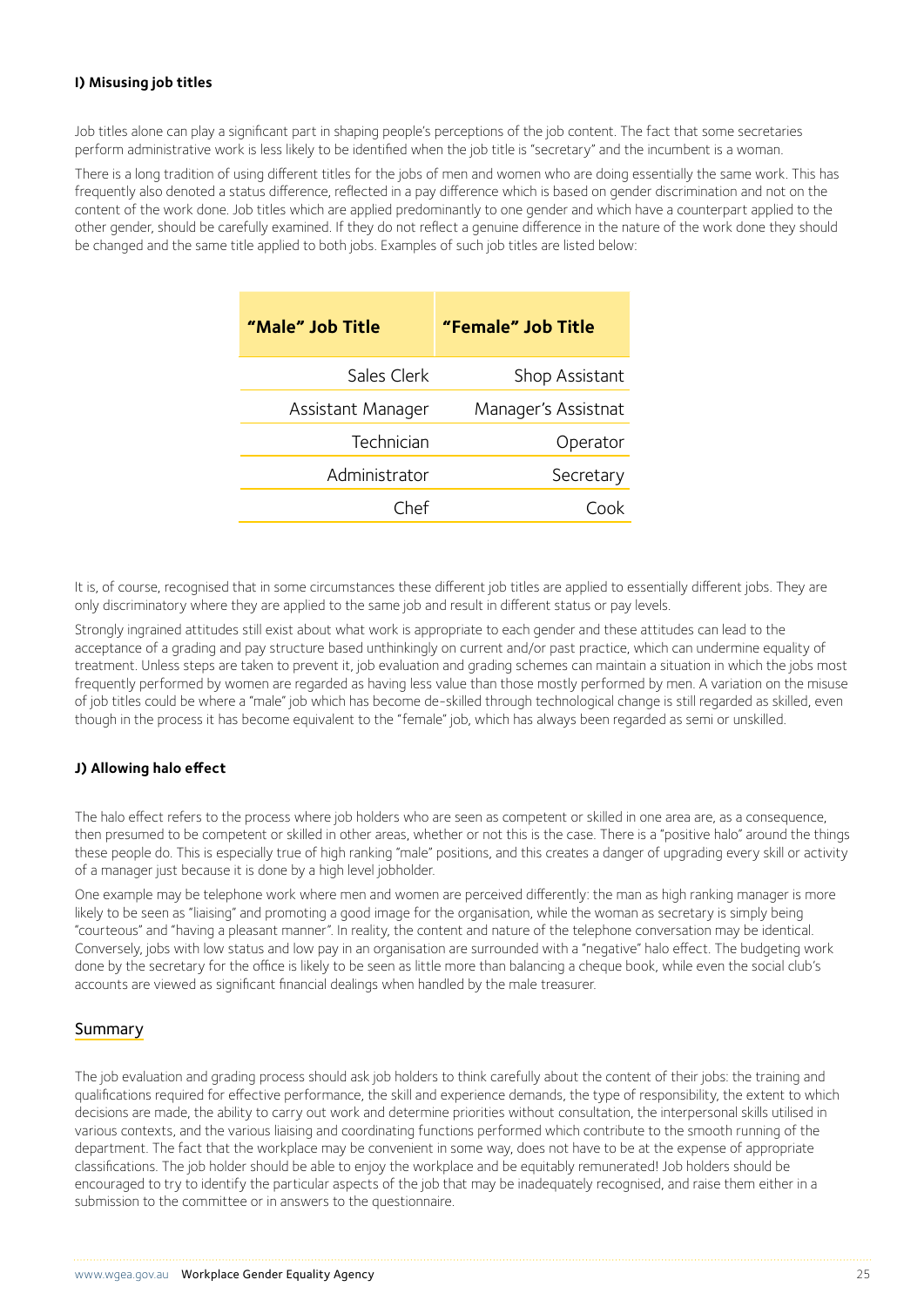Provision is normally made for a formal review procedure to deal with those cases where the employees believe their job has been unfairly evaluated. All employees should be informed that care has been taken to ensure that the job evaluation and grading procedure has not discriminated against employees of either gender, and that the appeals procedure can be used if they feel that they have been wrongly graded because of their gender, or if they feel that the scheme has resulted in gender discrimination in some way.

## Example F: Project report supplement on monitoring and checking gender outcomes of job evaluation and grading, appeals, and slotting

### of jobs that were not fully evaluated

Through all stages of the project, the job evaluation practitioner monitored and reviewed project proceedings to ensure compliance with the Standard in ensuring gender-inclusiveness. This included informing client staff about the potential for gender bias creeping into the process at various points as well as giving examples from other projects where such bias was detected.

### The evaluation process

Evaluations were conducted initially by the consultant whose credentials in gender-inclusiveness are established elsewhere. In the course of the review of provisional evaluations by the management team, the job evaluation practitioner reminded participants of the relevance and importance of gender-inclusiveness throughout the process.

In the course of the review of the provisional evaluations, all members of the management team were encouraged to voice their opinions and express concerns they may have had over any particular factor in the evaluations. Each manager was particularly requested to consider the relativities among positions reporting to them. Participation and contribution to the process by the management team was full and equal.

The job evaluation practitioner ensured further that the evaluation process and all commentary and discussion were applied to all positions equally and consistently.

The factor by factor evaluation table produced at the end of the project provides a written record of the evaluation decisions made by the job evaluation practitioner and confirmed by the review group. Written statements of the five factor evaluation statements are available to serve as a record of the decisions made and the language that supports these decisions.

### Monitoring and checking evaluation outcomes

Following completion of the job evaluation and grading exercise and agreement on all scores and the overall ranking, the job evaluation practitioner analysed the results in terms of gender.

While it is difficult to undertake detailed analysis of any great length with a small sample of positions, the following was noted in relation to the gender outcomes of the evaluation and grading process:

**Band A i**ncludes the female Chief Executive role alone.

Band B includes three jobs filled by males. In the job evaluation practitioner's view, gender issues at this level are likely to be a function of employment practices, not job sizing.

**Band C** includes two jobs. The male Researcher role scored higher in Work Complexity and Expertise while the female Finance/ Admin Manager role scored higher in Accountability and Responsibility for People. Due to the lower weighting of the Responsibility for People factor, the female role was scored lower overall (478 points to 458 points), but both roles were placed in the same band.

**Band D** includes five jobs, two filled by males, two by females and one vacant. Due to a higher requirement for Relating to People, the male Fundraising role scored higher, while the remaining Regional Manager roles all scored equally. The jobs are all in the same band.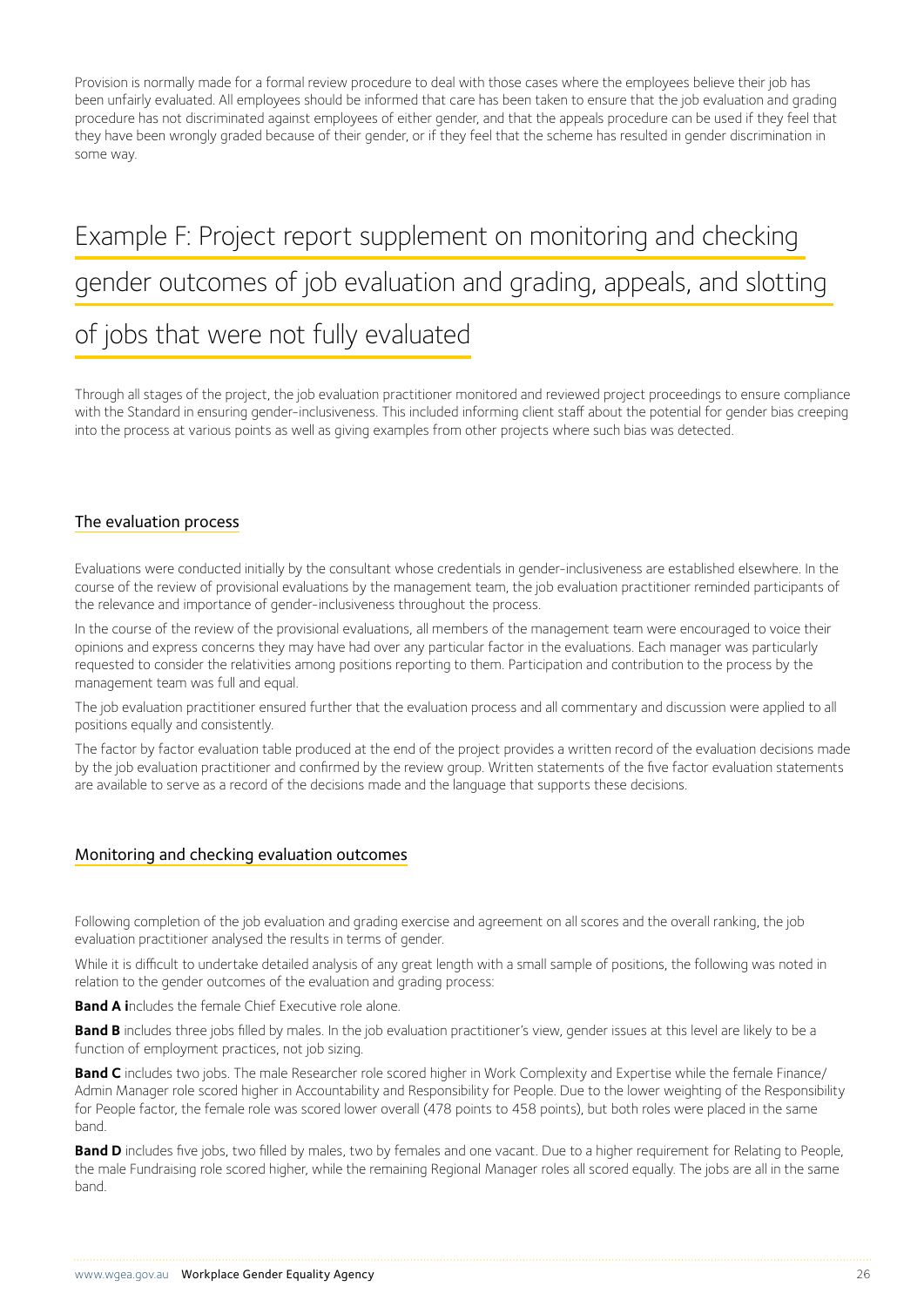**Band E** includes seven jobs, one of which is vacant and all the others filled by males. With the exception of the Communications role, these are Team Leader roles that scored higher than the following Band due to greater Accountability and Responsibility for People.

**Band F** includes 21 jobs, nine of which are filled by females. This is the only band with enough job holders to identify different 'kinds' of jobs. The three main 'kinds' of jobs in this band are Psychotherapists (three out of four female), Health Promoters (three out of seven female), and Counsellors (three out of five female). In each of these cases, the females were scored the same as the males, and the role with the highest proportion of females (Psychotherapists) was scored the highest. The male Support Worker role was scored in the middle of the group and the male Librarian received the lowest score of the band.

**Band G** includes two jobs. The male IT role scored higher in Work Complexity and Expertise while the female Administration role scored higher in Accountability and Responsibility for People. Due to the lower weighting of the Responsibility for People factor, the female role was scored lower overall (236 points to 249 points), but both roles were placed in the same band.

**Band H** includes six jobs, three held by males and three by females. Four of these roles scoring at a higher level (168 points) were filled by two males and two females. The two lower scoring roles were filled by a male and a female.

This analysis shows that any differences between job evaluation and grading scores of male and female roles are justified in the different requirements of the roles. The distribution of female job holders and female roles throughout the organisation and their distribution across the resulting job size bands is unremarkable in this regard.

### Appeal process- preperation

Requests for review of job evaluation and grading outcomes were received from the following job holders:

Communications Coordinator Health Promoter Librarian/Network Administrator Administration Assistant – National Office

Requests were first reviewed by the job evaluation practitioner for completeness and relevancy of the case made by the jobholder. The same standards of gender-inclusiveness as noted previously were applied in this process.

### Appeal process- committee

Requests deemed complete were then considered by the Review Committee consisting of senior staff representing both male and female employees.

The review process began with a reminder by the job evaluation practitioner of the continued applicability of the gender-inclusive training provided previously.

### Appeal process- documentation

Following consideration of the submission of each review applicant, a written report was provided to each job holder detailing the findings of the Review Committee. These reports form the documentation for the review process.

#### Outcome of appeal process

The outcomes of the review process were monitored for gender issues in the same manner as the initial outcomes of the job sizing process.

The Review Committee agreed that the following differences were justified. Further, the Committee submits that any of these jobs could be filled equally by male or female employees and that these detectable differences cannot be seen to be a result of gender bias.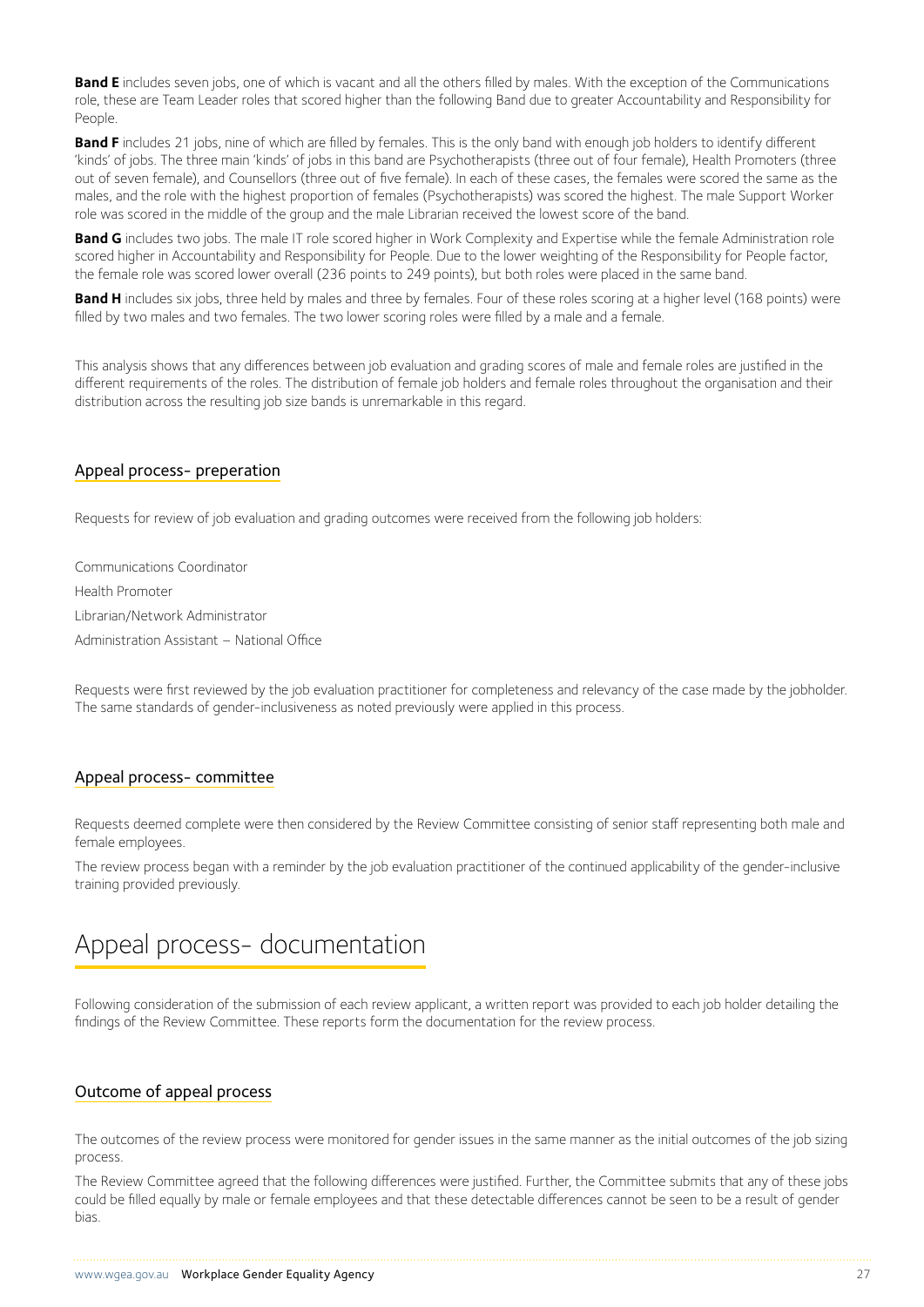The documented review process forms part of the overall project report and establishes a procedure through which jobs may be reviewed in the future.

### Slotting of future jobs

As an alternative to the committee process applied in the job evaluation and grading of the first 46 jobs in the organisation, a slotting process will be used for the sizing of one off roles as required in the near future. The slotting process will be applied only as single jobs are required to be sized, and management will undertake to complete a wider, more formal job evaluation and grading process whenever any substantial number of jobs require reviewing.

Slotting will be undertaken by an external job evaluation practitioner familiar with the jobs, the organisation and the job evaluation and grading methodology.

The job evaluation practitioner will demonstrate understanding of gender-inclusive job evaluation and grading as required.

Slotting will be based on information comparable to that used in the initial project, i.e. position descriptions and completed supplementary job questionnaires.

The job evaluation practitioner will apply the same analytical job evaluation and grading process in sizing new roles and will document the outcomes of that process.

The slotted jobs will be validated by the Management Review Committee.

Slotted jobs will be identified as such in the records relevant to the job evaluation and grading process.

The slotting will be checked against the outcomes of the initial job evaluation and grading process to ensure all applicable principles are applied equally.

Job holders of slotted jobs will have access to the same appeals process as that used initially.

### Example G: Review process - Example of advice to staff about the

### outcomes of the job evaluation and grading process, the relationship

### of job evaluation and grading to remuneration, and the review process

### (including application form)

### Memorandum to staff

**TO** Staff **FROM** Human Resources **REF** Job evaluation and grading exercise

The evaluation stage of the job evaluation and grading project has now been completed. This work was completed by a job evaluation and grading committee working with a job evaluation practitioner from Consulting.

The project committee would now like to share the results of that work with you. Firstly, it is important to remember that no individual salaries will be reduced as a result of the job evaluation and grading exercise.

Accompanying this memorandum are the following documents:

- Results of the job evaluation and grading exercise in band list form which indicates which jobs have been evaluated as being broadly the same size;
- Clarification of some aspects of the job evaluation and grading process to assist your understanding of how it works;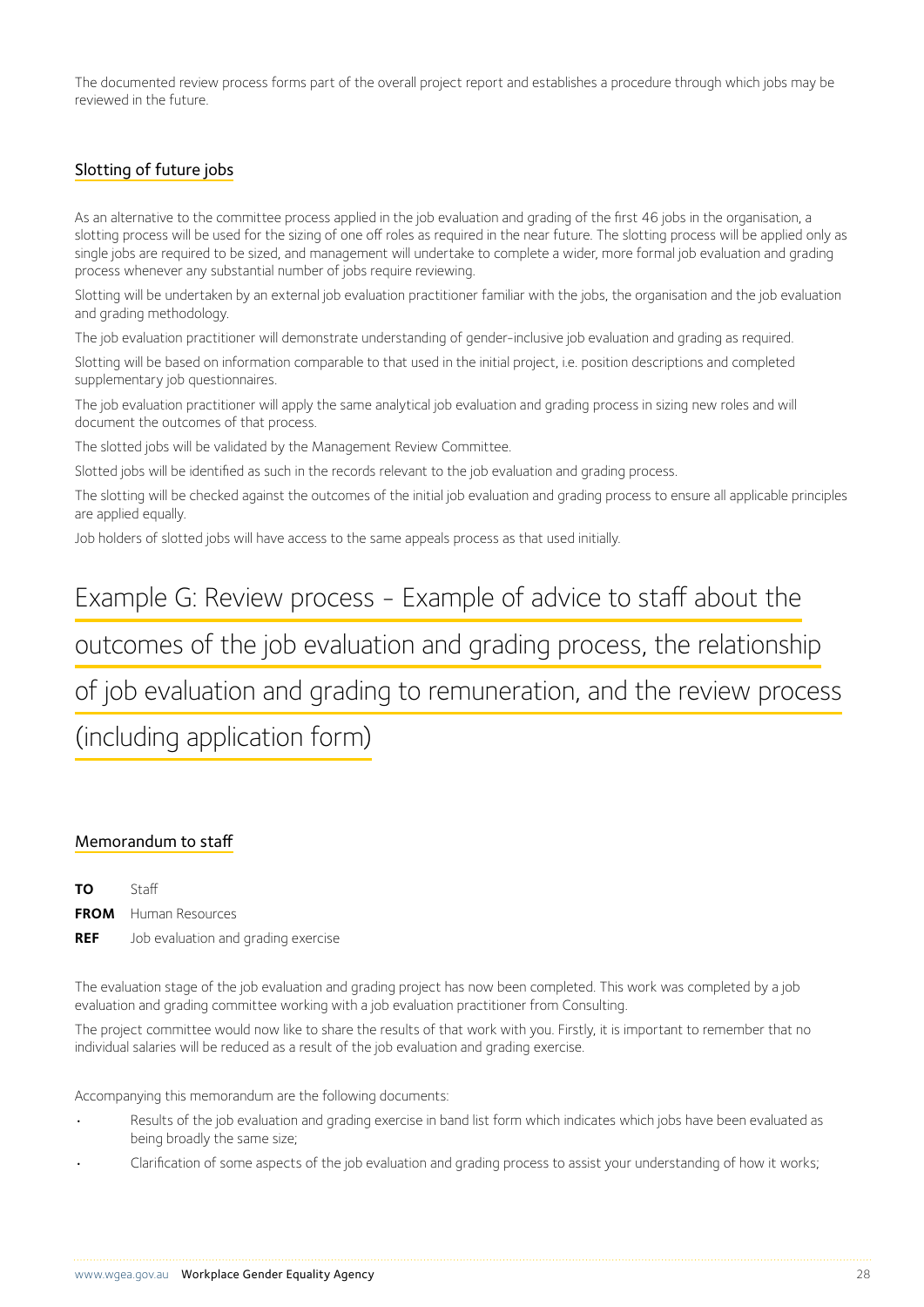- Notes on the job evaluation and grading band list explaining its meaning and how decisions were reached as well as the relationship of these bands to the remuneration setting process. While the job evaluation and grading exercise comes to an end when the bands are assigned and accepted for each position, staff are often concerned with how the exercise and resulting points scores might affect their individual remuneration. These notes are provided to cover some of the relevant points in this regard; and
- Sample "Request for review" form should you feel your position has been placed in an inappropriate band.

The job evaluation and grading committee studied position descriptions along with the questionnaires job holders completed and made its decisions carefully using the job evaluation and grading manual. We would like to re-emphasise that we looked only at the jobs and not at any individual job holders or their performance in their jobs.

If you have any questions about the process or outcomes, please contact your manager.

### Memorandum to staff

Notes on the relationship of the job evaluation and grading exercise to remuneration practices

You have all been aware of the job evaluation and grading exercise that has been undertaken recently in which all positions were job sized. The objective of the exercise was to develop an overall job size order of all the jobs in our organisation. Using that size order, the jobs have been placed into bands as shown on the attached list.

There are some important points to understand with regard to this banding list.

The jobs are presented alphabeticallywithin each band. While some jobs may have scored higher or lower than others in actual points, such small point distinctions are not critical. What is important is that jobs of approximately the same size are grouped together.

These bands are a reflection of the relative sizes of jobs as competently performed. They are not a reflection of either you as a jobholder or how you may be performing your own job. While management expects everyone to perform his or her job at 100% competency or better, that performance is not considered in this process.

These bands are not direct reflections of the pay of any individuals, nor are they the sole criteria for setting pay levels. While job evaluation and grading provides a sound basis for determining pay levels when all other issues are equal, the fact is that those other issues are rarely, if ever, equal. The result is that the actual pay of individuals will vary even among jobs that are apparently sized the same depending on the influence of those other issues.

Those "other issues" include, but are not limited to, such things as:

- Market forces that mean jobs at the start of a professional track may be paid lower because of the oversupply of entrants;
- Market forces that mean jobs in a particular professional or technical field may be paid higher because of the scarcity of qualified people;
- Length of service and previous salary history of individuals;
- Supplementary skills people bring to the job that may not be required of the position but are of value to the organisation;
- Provisions of previous employment agreements or other contractual arrangements;
- Additional contributions made to the organisation in terms of the social or human environment of a small organisation; and
- Most importantly, the performance of individuals in their jobs.

These are all things that individuals and organisations bring to the table that lead to jobs being paid at different rates even though they are assessed as being the 'same' size through job evaluation and grading. It is also likely that the remuneration ranges associated with any job size bands will overlap sufficiently so that a high performing individual in a lower grade range can actually be paid at a higher rate than a low performer or new entrant in a higher grade range.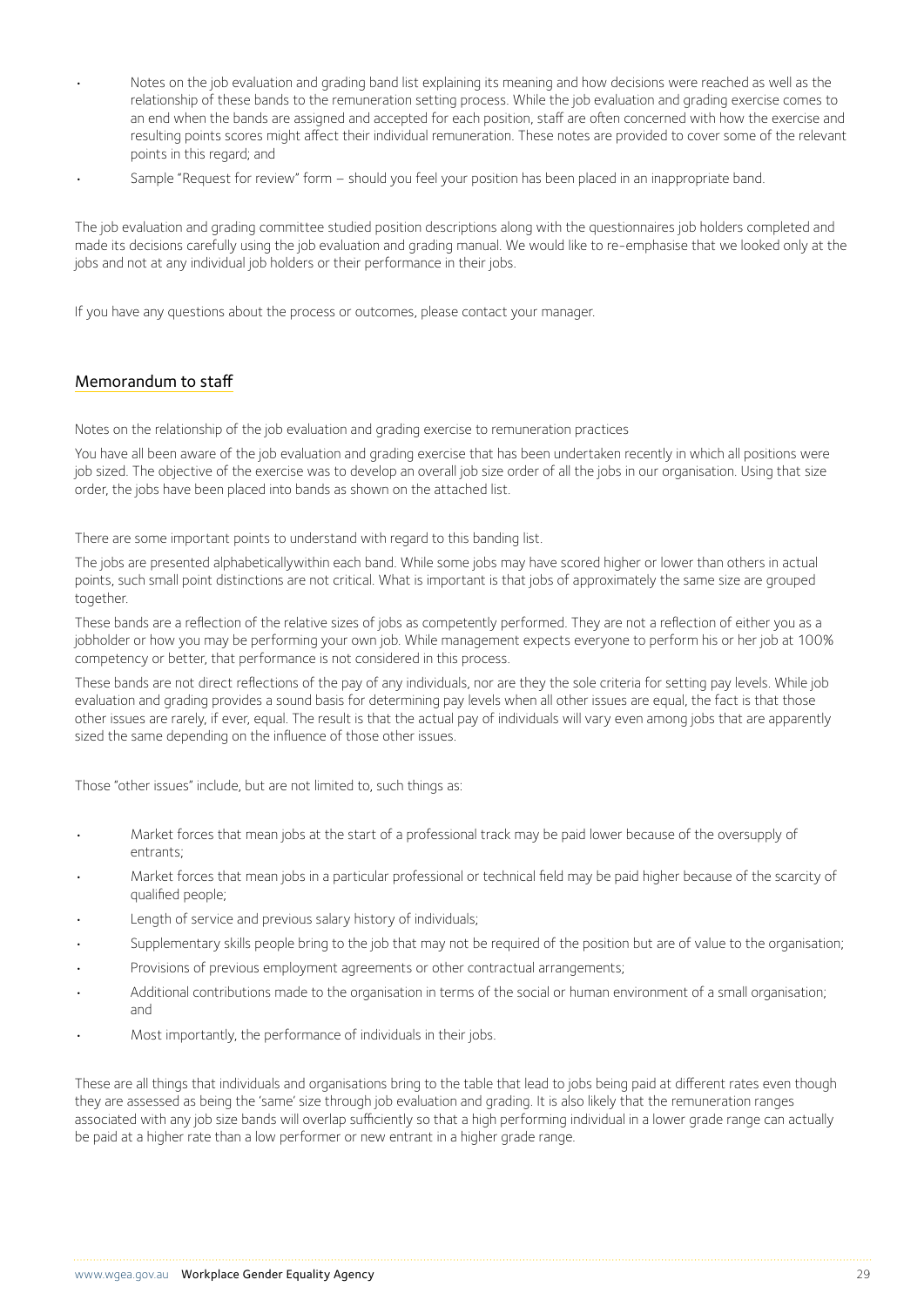### Memorandum to staff

Request for review

| <b>TO</b> Job holders                                           |
|-----------------------------------------------------------------|
| <b>FROM</b> General Manager                                     |
| <b>REF</b> Job evaluation and grading exercise review procedure |

Attached to this memorandum is a copy of the "Request for Review" form which you may use if you wish to have the results of the job evaluation and grading exercise for your position reconsidered. Note that a separate copy of the form must be used for each factor to be reviewed.

The procedure to be followed in requesting a review is as follows:

- A) Review the individual job statement and explanatory notes provided.
- B) Review the job evaluation and grading manual used in this exercise to understand what factor levels were available and the explanatory notes that accompanied them. A copy of the manual may be obtained from Human Resources.
- C) Submit a "Request for Review" form for each factor of the evaluation that you wish to be reviewed. The reasons given for any suggested alteration must be solid and convincing. Your review must be based on the results for your position. You cannot appeal on the basis of how other positions were scored. Nor can you appeal on the basis of any previous job evaluation and grading scores or results. Your submission should provide clear examples in support of your case. Appeals may be made on the basis of perceived gender bias if this can be clearly identified and documented.

A "Request for Review" may be submitted either by the jobholder or by management.

Job holders wishing to submit a "Request for Review" may ask for assistance from their managers or other appropriate persons in preparing and presenting their appeals.

All Requests for Review must be submitted to Human Resources by .....(date).....

- D) All Requests for Review will be forwarded to the job evaluation practitioner for screening. The job evaluation practitioner will not approve or disapprove any requests. They will examine each request for completeness and will return any incomplete requests to the jobholder for further information. They may also provide clarification of the job evaluation and grading process as it was applied to specific jobs as well as interpretations of the manual as the committee applied t he job evaluation and grading system to these positions.
- E) All requests that meet the requirements for review will be considered by the committee prior to .....(date).....
- F) All job holders requesting a review of any factors will be notified of the committee's decision.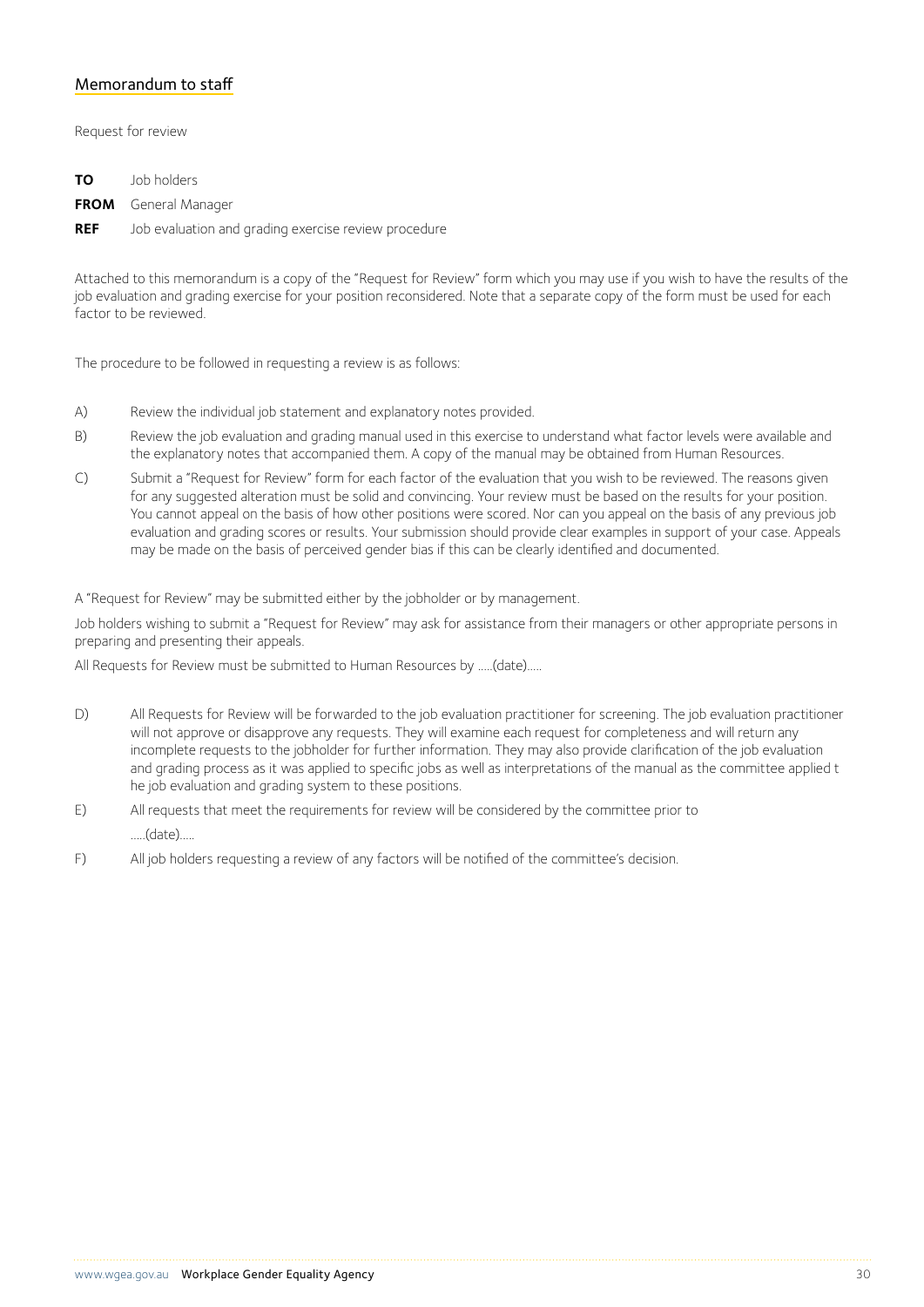### Job evaluation and grading project

### Request for Review

Name

Job title

I acknowledge that I have received the position banding list and explanatory memorandum. I have reviewed this material and understand essentially how decisions are made in the job evaluation and grading process.

I wish for the job evaluation and grading review committee to review the following factor(s) in the evaluation of my positions.

In factor X, the score given was:

I believe that factor would be more appropriately scored as:

My reasons ar as following:

Signed Date Date

In deciding the outcome of any review, the committee reserves the right to review any and all factors for any position for which a review is requested. The committee may:

- accept new findings and vary the banding; or
- disallow the requested review and make no changes; or
- make such determination as it considers appropriate.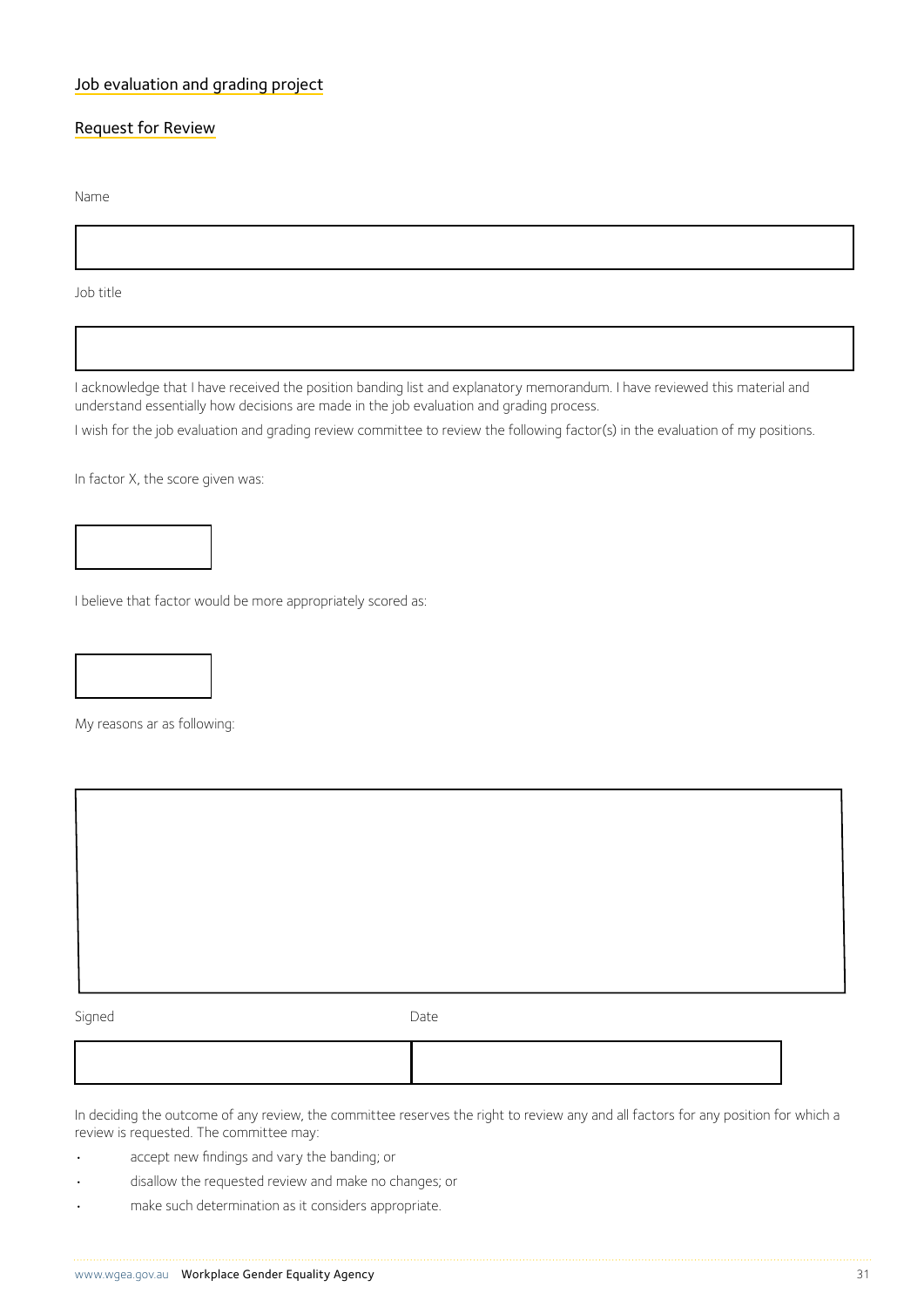### of a rationale

### Introduction

This document sets out the Classification and Levels Descriptors (CLDs) which define the 'whole of job' requirements and expectations of staff operating at a particular classification level. They provide a comprehensive statement of the broad job requirements, key duties and responsibilities, required skills and attributes, and operating context and performance characteristics that embody effective performance at a particular work level. It describes expected standards of performance.

The CLDs are used for a number of corporate processes, in particular job design and redesign, evaluation of work value, position classification and more generally in performance management and recruitment where CLDs are a resource for creating job descriptions. CLDs concentrate on the job rather than the person and are complementary to a Capability Framework. The CLDs refer to the Capability Framework and are designed to be used in the context of that document along with the Values and Code of Conduct.

### Classification management and the classification structure

The Classification Rules provide the framework for classification management arrangements. The CLDs include two broadbands (levels 1/2 and 3/4). Broadbanding is the process of defining two or more classification levels within a single level of work value. Job requirements, key duties and responsibilities, required skills and attributes, operating context and performance characteristics are combined for each classification level in the broadband, with definition of performance at any specific classification level highlighted where necessary. Broadbanding helps to provide greater flexibility in career progression and facilitates a more flexible working pattern.

In a broadbanded structure it must always be possible to identify what classification the employee holds. The classification held will determine some other entitlements which may arise in respect of the employee.

Broadbanding reduces the emphasis on hierarchical pay structures and enables individuals to advance within a broadband without the need for a merit selection process for promotion.

### The levels in the classification framework

The CLDs have been developed to provide a logical and systematic approach to the determination of the appropriate classification level of jobs. As outlined above, the CLDs define 'whole of job' requirements and are focused on the particular tasks and responsibilities that should be 'seen' at each of the classification levels. They describe the 'work value' of a level and are used to determine the appropriate level for each position. They do not prescribe the classification level of an individual person or group of persons; rather, they guide such tasks as job design and redesign, the creation of job documentation and job analysis.

Each of the levels set out in this document comprises four sections:

- 1. An overview of the role which includes a list of those skills, abilities and responsibilities that typically characterise a role at that particular level;
- 2. The typical primary responsibilities of staff working at that level;
- 3. The leadership capabilities which broadly describe the attributes and personal behaviours required; and
- 4. A list of typical skills, experience and/or abilities that staff would need to develop in order to progress to the next highest classification level.

Each standard presents a comprehensive outline and detailed list of tasks and responsibilities,however it is not possible to include every individual task or set of circumstances that may apply for any one job at that level. Similarly, there may be some tasks and responsibilities that are not relevant to some positions at that level, e.g. at the 3/4 level one of the tasks listed is records management, a task that is only relevant to those staff engaged in specific positions, but also a task that can been seen as indicative of the nature of work for the 3/4 classification level. The classification and levels descriptors should be considered as an attempt to capture the typical characteristics of a level, rather than an exhaustive list of everything staff at that level may do.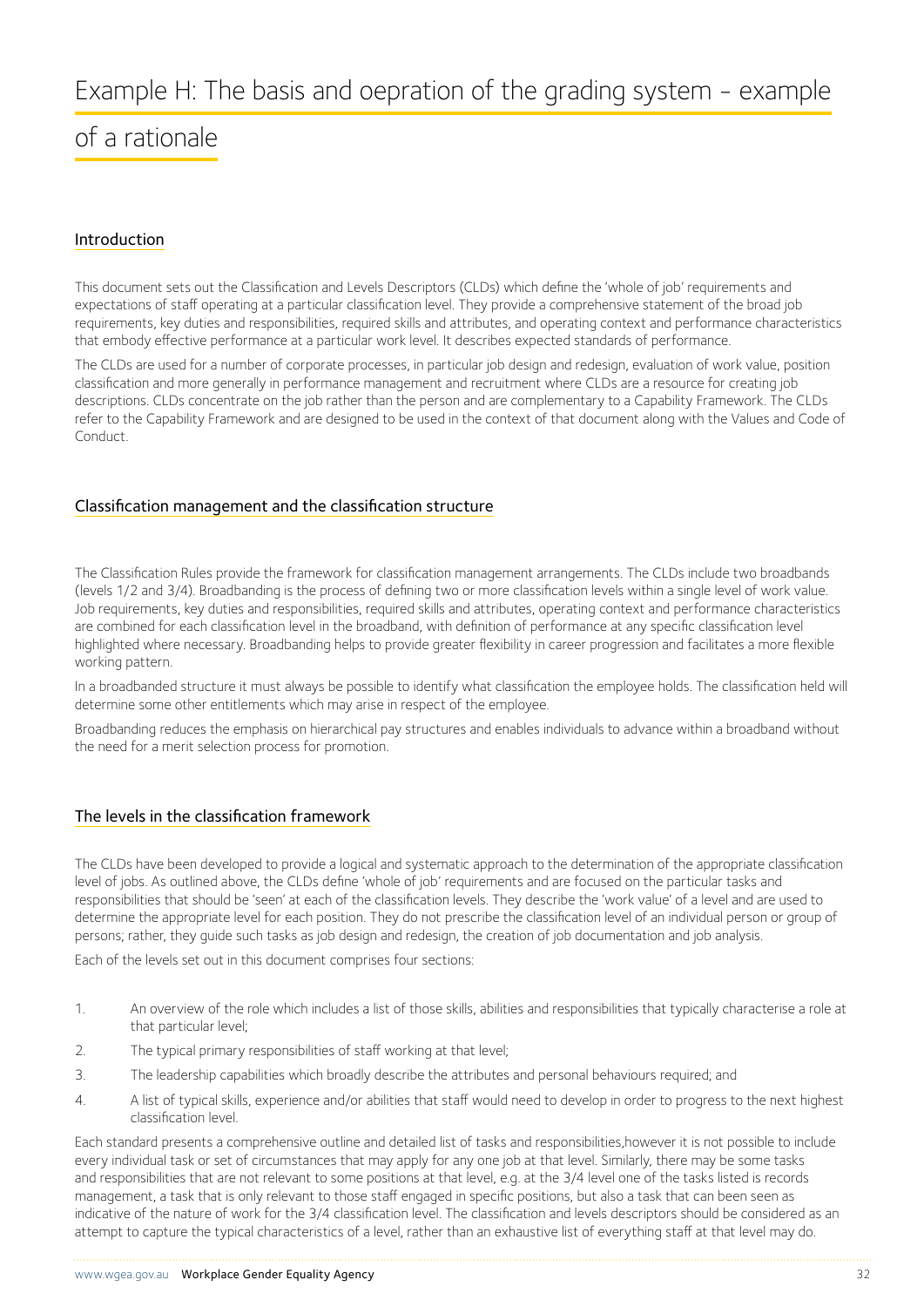### Using the Classification and Levels Descriptors

The primary use of the CLDs is to support job design and classification decisions. However, as outlined above, the CLDs are also relevant to a number of other activities including:

- Development of job descriptions, job documentation and other selection tools;
- Redesigning and reclassifying existing and/or new roles (eg where there has been significant change in the work value of a job or there has been significant changes in the capability of an individual to perform a job;
- Setting of an employee's salary on engagement, promotion or movement, assignment of duties, and movement within the broadband on the basis of changes in work value or an individual's capacity;
- Development of organisation-wide learning and development agreements;
- Development of individual performance and learning and development agreements;
- Performance management including managing underperformance;
- Determination of individual career progression; and
- Succession planning.

An outline of pay points within and between each classification level is separately provided.

Classification systems describe and set the work value for a job, rather than the person who is doing it. When using the CLDs to determine the appropriate classification it is important to focus on the skills and capabilities required to ensure competent performance in the job, not the level at which the occupant is presently performing. The current occupant, for example, may have qualifications that are not required to do the job.

When using the CLDs to inform performance management processes, it is important to understand the complementary nature of descriptions of job requirements, skills, abilities, tasks and responsibilities and the capabilities inherent in the person who holds the position. CLDs provide key material to define the job, responsibilities and standards to which performance is expected – i.e. focussing on the job, while capabilities focus on the person. In performance management, both sets of documents should be used to inform decisions about the appropriate allocation of duties, responsibilities and performance standards. CLDs may also be used to identify required skills or capabilities that form the basis for learning and development plans and subsequent activities.

## Example l: Example of a competency framework for practitioners on gender and job evaluation and grading

### Gender pay equity

- Understands how to identify and eliminate gender pay equity problems;
- Understands processes and practices that may constitute barriers to gender pay equity;
- Can monitor actions taken to reduce gender pay inequity; and
- Understands the characteristics and processes of gender-related undervaluation of work.

#### Job evaluation and grading:

- Demonstrates experience with job evaluation and grading systems;
- Understands the characteristics of robust job information, and the practices for collecting it;
- Competently analyses and ranks positions using comprehensive job information;
- Understands the relationships between levels, points and weightings in job evaluation tools;
- Understands the principles and practices underlying sound job classification and grading systems;
- Is aware of research on aspects of job evaluation and grading design and practice that have led to gender-biased outcomes; and
- Recognises the impact of job evaluation and grading on other human resources management processes including training and development, remuneration, and recruitment and selection. that particular level;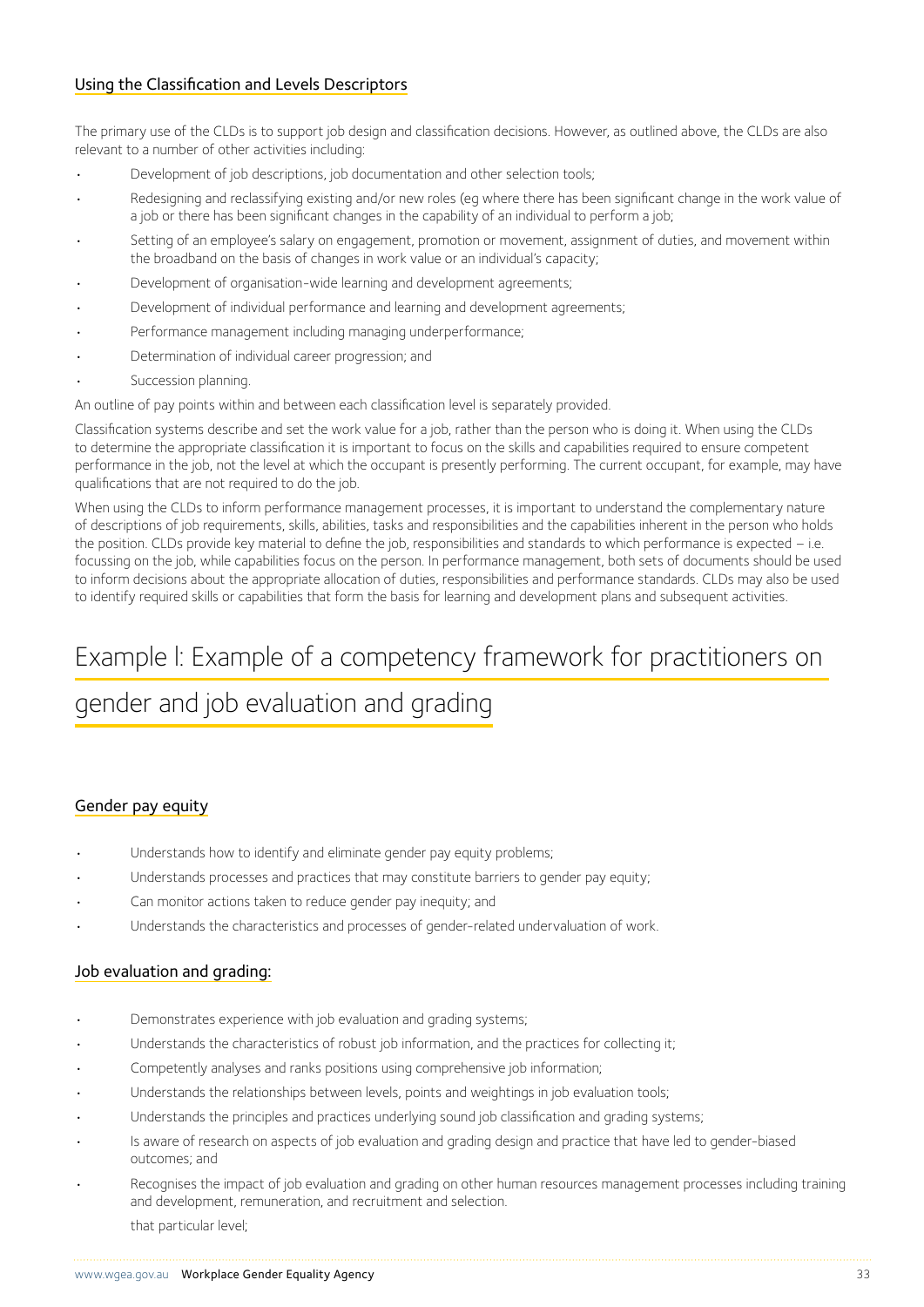### Education and training on gender and job evaluation and training:

- Experience in group facilitation and education and training;
- Demonstrates active training delivery methods that engage, encourage and challenge to create a positive learning environment;
- Experience in identifying learning barriers and learning styles; and
- Experience in delivering to women and men of various roles, levels of literacy and education, cultural background, and organisational levels.